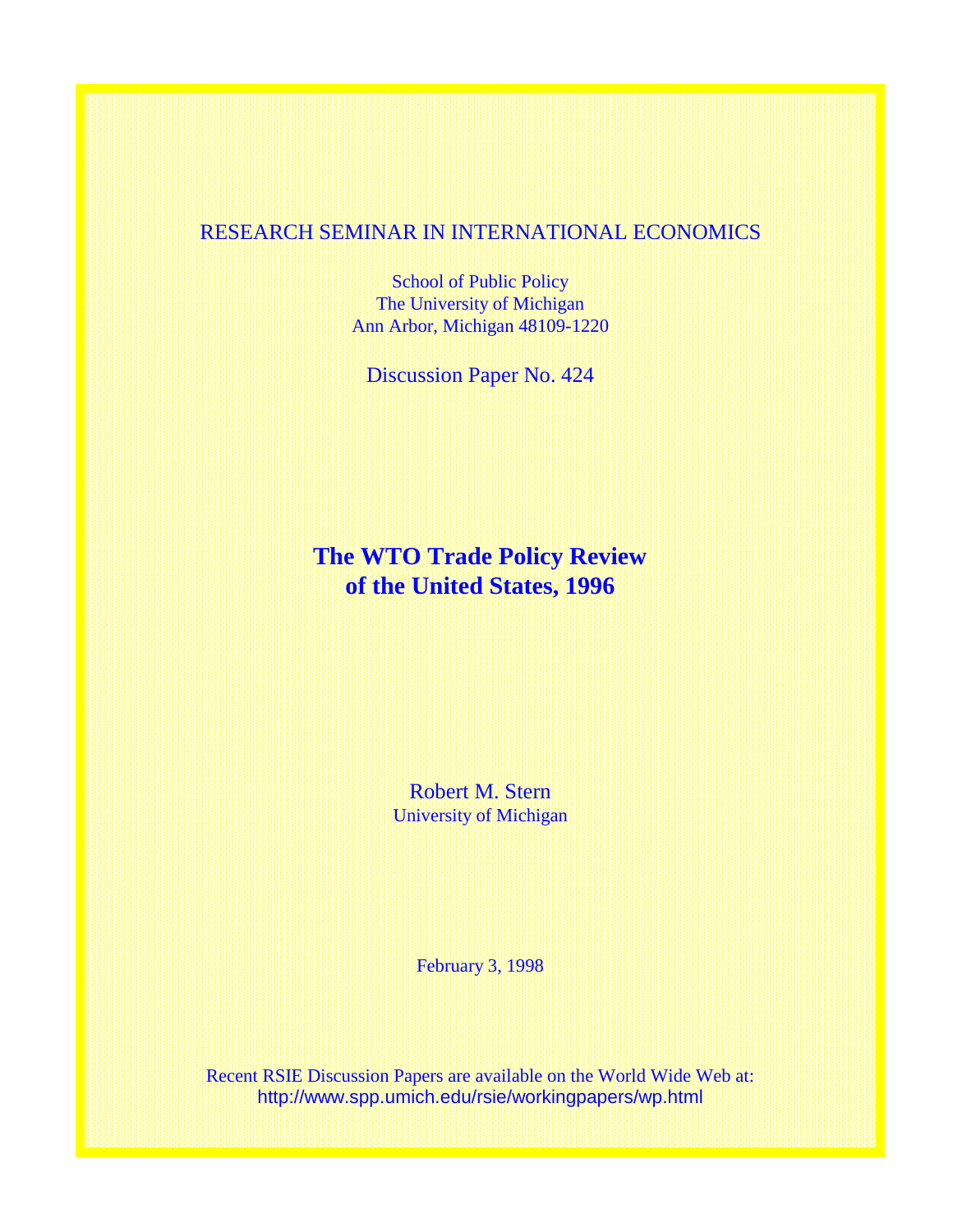# **The WTO Trade Policy Review of the United States, 1996**

**Robert M. Stern University of Michigan**

#### **ABSTRACT**

This paper assesses the major developments in U.S. trade policies since the creation of the WTO in 1995. It is based in large measure on the fourth biannual (1996) WTO Trade Policy Review of the United States and updated through 1997. The discussion and assessments include in particular: the major U.S. multilateral trade-policy issues and activities centered in the WTO: issues and activities relating to NAFTA; U.S. bilateral trade relations with its major trading partners; administration of U.S. trade laws and regulations; and U.S. agricultural trade policies.

Key words: U.S. multilateral, bilateral, and unilateral trade policies

JEL classification: F1,F13

February 3, 1998

Address correspondence to:

Robert M. Stern School of Public Policy University of Michigan Ann Arbor, MI 48109-1220

Tel. 734-764-2373 FAX 734-763-9181 E-mail <rmstern@umich.edu>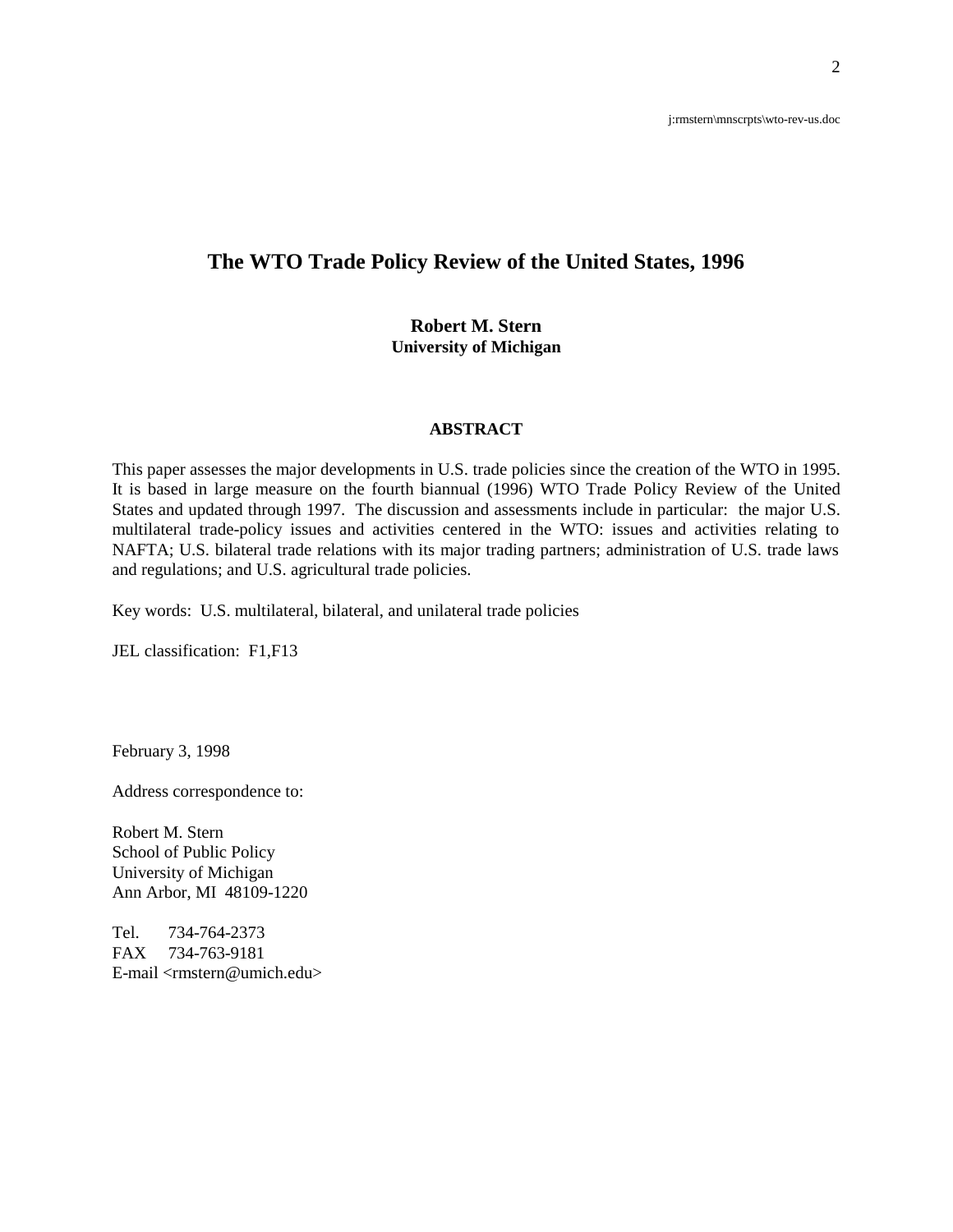#### **The WTO Trade Policy Review of the United States, 1996**

*Robert M. Stern*<sup>∗</sup>

#### 1. INTRODUCTION

This paper is designed to assess the major developments in U.S. trade policies that have occurred since the advent of the World Trade Organization (WTO) in January 1995, and that are covered in the fourth biannual review of the United States conducted under the auspices of the WTO Trade Policy Review Mechanism (WTO, 1997b).

In Deardorff and Stern (1997a), we had occasion to review the central features of different modeling approaches to the political economy of trade policies and to assess the extent to which the U.S. trade-policy process reflected the role of different constituent groups. One of our main conclusions was that actions of the Executive Branch of the U.S. Government in the past half-century can be interpreted as generally seeking to achieve the benefits of freer trade. This is not to deny the importance of protectionist influences in designing measures of import restraint to protect particular sectors and the use of unilateral measures to improve foreign market access and market share for export sectors. But what is important and is revealed in the sectoral case studies in Krueger (1996) and in Deardorff and Stern (1997b) is that many of these protectionist and market-access measures have been considerably diminished or even removed in the course of time. Furthermore, the Executive Branch orientation towards freer trade has been coupled with and reinforced by U.S. leadership and participation in the successive rounds of multilateral trade liberalization under GATT auspices. Now that the GATT has been subsumed by the WTO and that the rules and procedures that govern the conduct of international trade have been strengthened institutionally, especially on matters involving dispute settlement, it is of interest to assess how U.S. trade policies have been evolving in this newly created WTO environment.

ROBERT M. STERN is from the Department of Economics and School of Public Policy, University of Michigan. Helpful comments were received on an earlier version of the paper from participants in the November 14, 1997 Workshop, "Trade Policy and the Public Interest," held at the University of Michigan. Financial support for the underlying research was provided in part by a grant from the Ford Foundation to study the role of interest groups in U.S. trade policies. Judith Jackson is to be thanked for her typing and editorial assistance.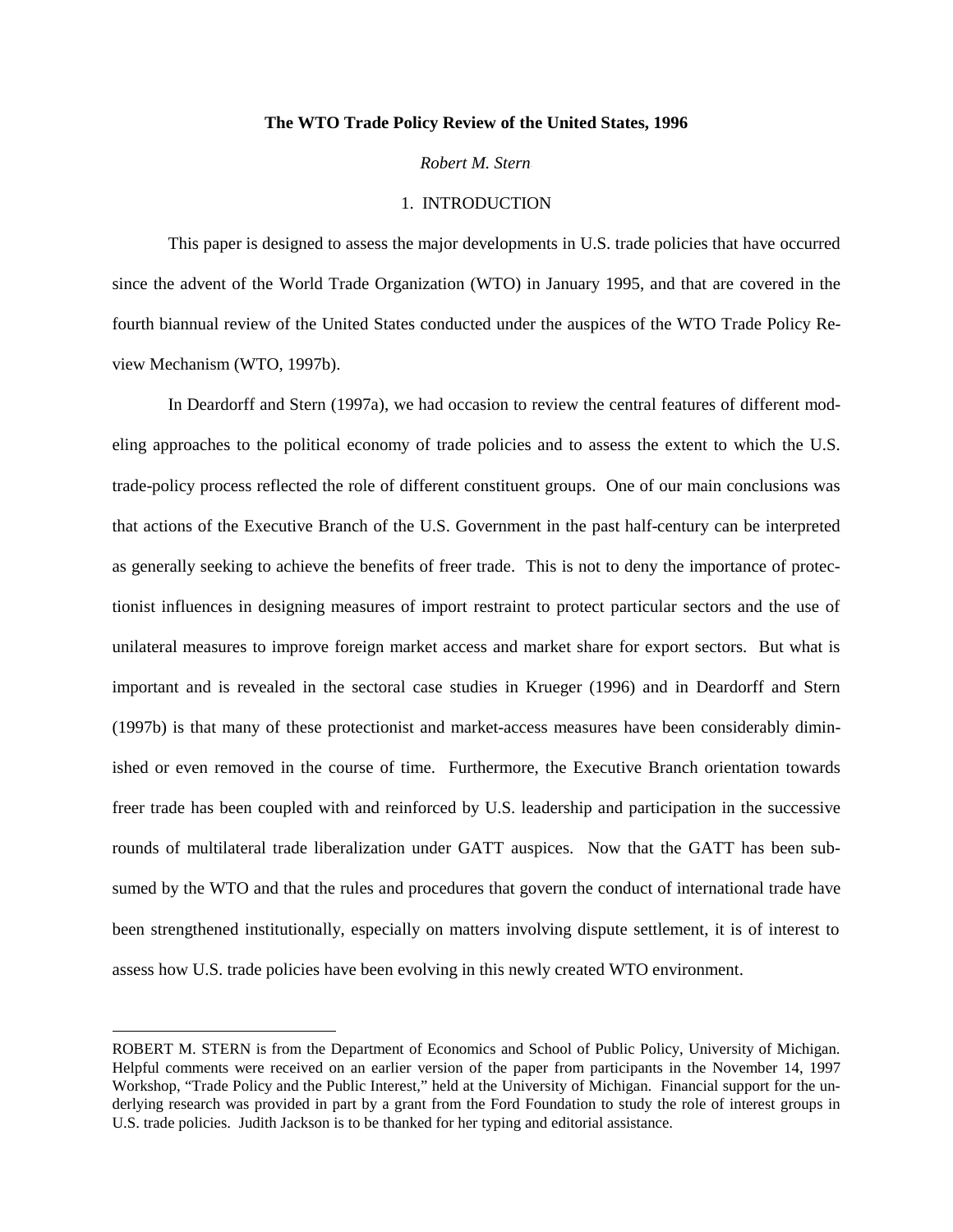For background purposes, the reader is referred to Stern (1997) for information on selected trade events for 1995 and selected trade agreements activities for 1996 that will enter into our discussion.<sup>1</sup> We will also refer in what follows to important developments in 1997.

We begin in Section 2 below with a review of the major U.S. multilateral trade-policy issues and activities that have been centered especially in the WTO and in the Organization for Economic Cooperation and Development (OECD). In Section 3, we address issues and activities relating to regional trading arrangements, in particular the North American Free Trade Agreement (NAFTA), Free Trade Area of the Americas (FTAA), and the Forum for Asia Pacific Economic Cooperation (APEC). U.S. bilateral trade relations with its major trading partners are discussed in Section 4. Section 5 is devoted to administration of U.S. trade laws and regulations, including safeguard actions, adjustment assistance, "unfair" trade practices, and textiles and apparel. Section 6 deals with U.S. agricultural trade policies. Finally, conclusions and implications comprise Section 7.

# 2. U.S. MULTILATERAL TRADE-POLICY ACTIVITIES

# *a. The World Trade Organization (WTO)*

The WTO came officially into existence in January 1995 and since then has become the center of focus for multilateral trade-policy activities for the member countries. It would take us too far afield to review the various component activities of the WTO, and, in any event, they are described in some detail in USITC (1996, 1997).<sup>2</sup> We shall concentrate accordingly on the agenda and results of the first Ministerial Conference that was held in Singapore in December 1996 and the functioning of the Dispute Settlement Body.

<sup>&</sup>lt;sup>1</sup> Stern (1997) also contains information on the authority for U.S. trade policy and the making of trade policy in the Executive Branch of the U.S. Government.

<sup>&</sup>lt;sup>2</sup> The structure of the WTO is depicted in USITC (1997, p. 14).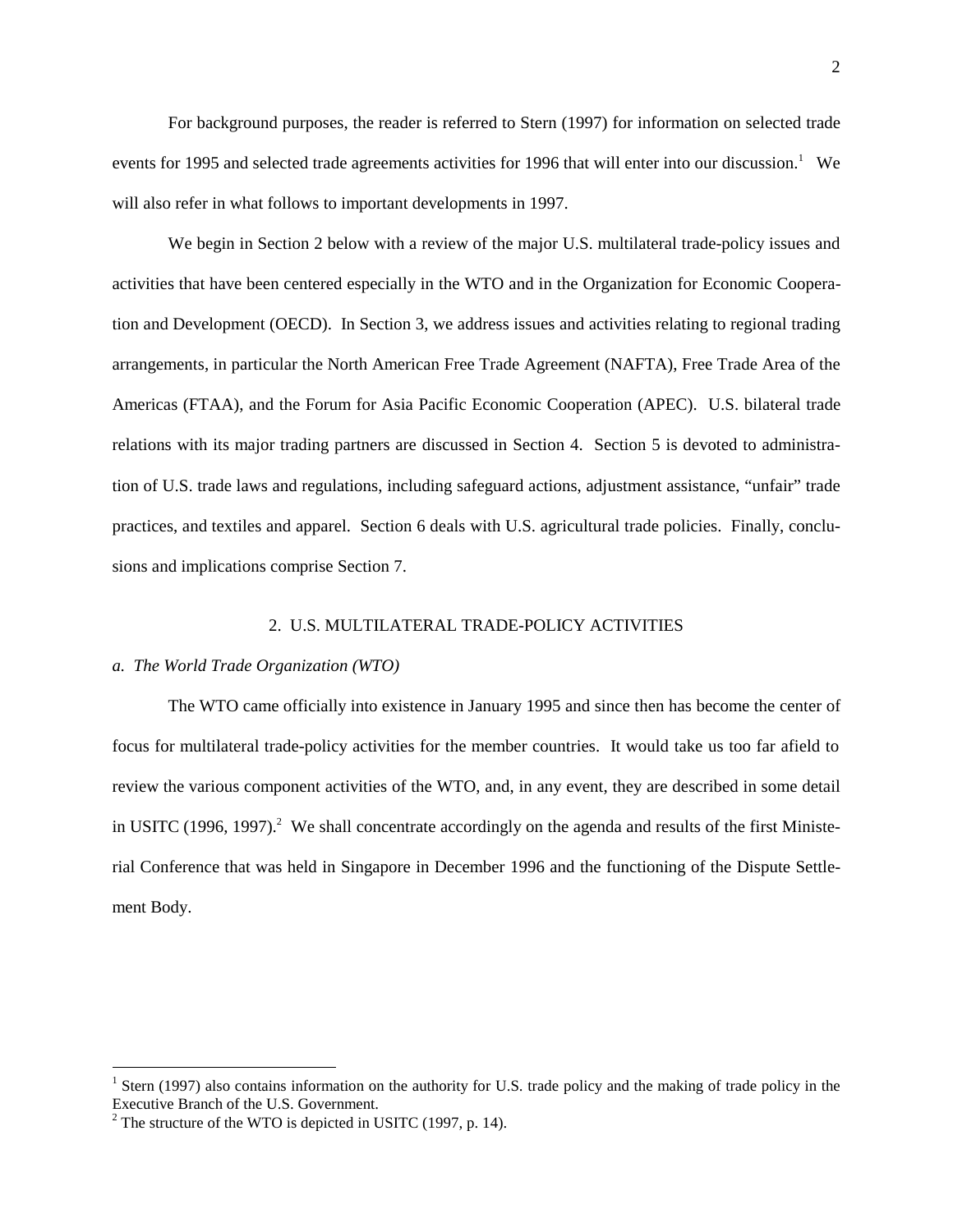### *(i) The Singapore Ministerial Conference*

The main agenda items and results of the Singapore Ministerial Conference are summarized in

Table 1. While there may be differences in perspective about the outcome of the Singapore Conference,

I would consider the following to be among the most significant accomplishments:

- 1. Negotiation of an Information Technology Agreement (ITA)<sup>3</sup> What is especially noteworthy about the ITA is that it was built upon the recommendations of both U.S. and European Union (EU) business firms in connection with the development of the New Trans-Atlantic Agenda that was designed "to reinvigorate the trans-Atlantic partnership." The ITA is thus a prime example of the role that private sector firms have played in pursuing further trade liberalization.
- 2. Reciprocal elimination of duties on over 6,000 pharmaceutical products as the result of a "zero-for-zero" initiative by the United States, again reflecting private sector influence.
- 3. New issues:

Core labor standards – The International Labor Organization (ILO) was declared to be the competent international body to deal with these standards, effectively eliminating or downplaying the role that the WTO might play. Organized labor in the United States had been pushing strongly for including labor standards in the WTO agenda and for using trade sanctions to enforce WTO compliance of member countries. WTO authority on labor standards was opposed most especially by the Asian developing countries.

- 4. Services Negotiations
- Basic Telecommunications These negotiations were intended to conclude by April 1996, but the United States demurred because offers by other WTO member countries were judged to be insufficiently trade liberalizing. Negotiations were subsequently reopened and concluded on February 15, 1997, with an agreement to take effect in February 1998. The agreement binds 69 countries and covers 91% of an estimated \$600 billion in annual global telecommunications revenues according to USITC (1997, p. 39).
- Financial Services The initial negotiations concluded in July 1995 were judged by the United States to be inadequate because many countries did not provide significantly full market access and national treatment. Under the circumstances, the United States opted for an MFN exemption so that it could apply reciprocity in making its offers. These negotiations were subsequently resumed and concluded on December 12, 1997. According to the USTR Press Release 97-104, the agreement involves market-opening commitments by 102 WTO members and covers 95% of the global financial services market encompassing \$17.8 trillion in global securities assets, \$38 trillion in global (domestic) bank lending; and \$2.2 trillion in worldwide insurance premiums.
- Maritime Services Negotiations covering international shipping, auxiliary shipping services, access to port facilities, and multimodal transportation commenced in 1994 but were suspended in June 1996 because of the belief of the United States and some other partici-

<sup>&</sup>lt;sup>3</sup> The origins of the ITA are described in USITC (1997, p. 21).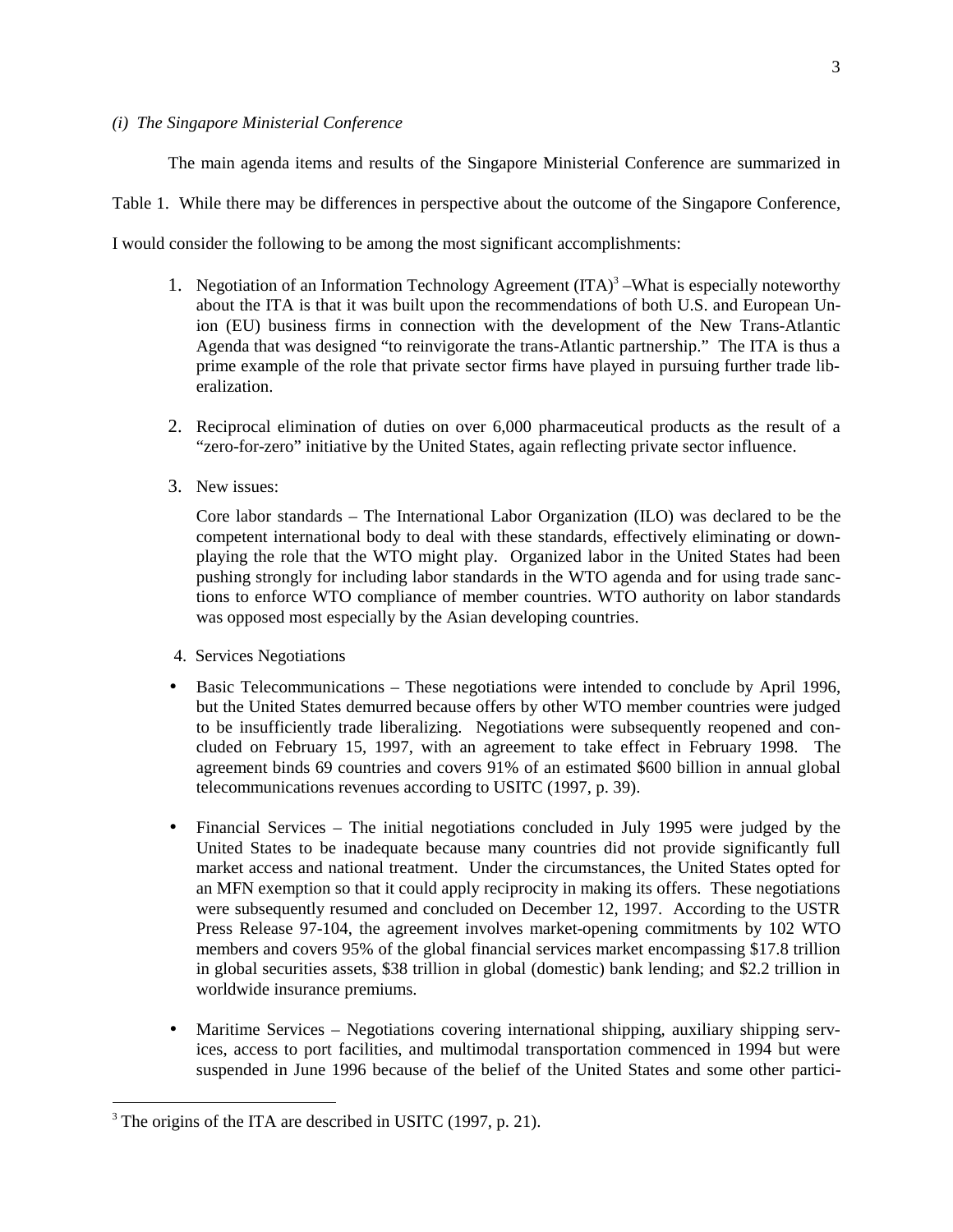pants that inadequate offers had been tabled. Negotiations are to be resumed as part of the comprehensive negotiations on trade in services in the year 2000 under the auspices of the General Agreement on Trade in Services (GATS). As noted in the WTO review (pp. 166- 68), the Jones Act of 1920 requires that water-borne goods transported between U.S. ports (i.e., cabotage) be carried in U.S. flag-ships. However, cabotage as such was excluded from the negotiations. The United States also requires that exports of Alaskan oil be carried on U.S. flagged and manned vessels. In view of the protectionist aspects of U.S. maritime policies, it seems likely that U.S. opposition to maritime services liberalization will continue.

### *(ii) Dispute Settlement Actions*

 $\overline{a}$ 

One of the most important aspects of the WTO was the redesign and strengthening of the Dispute Settlement Mechanism.<sup>4</sup> Compared to the previous dispute settlement procedures in the GATT, it is now no longer possible to block establishment of a panel or for a party to block panel reports. Opportunities for arbitration have been increased, time limits applied for completion of panel investigations, standard terms of reference specified, and improvements made in surveillance of the implementation of panel reports. Because WTO member countries have agreed, when possible, to use multilateral remedies in trade disputes, the scope for resort to unilateral trade measures may be reduced. Further, because the WTO has broader coverage than the GATT, more disputes may be referred to the WTO Dispute Settlement Body (DSB).

Hoekman and Kostecki (1995, pp. 49, 179-80) note that 132 complaints were lodged in the GATT dispute settlement procedure between 1948 and 1994. In contrast, according to WTO (1997a), from January 1, 1995 to January 16, 1998, there have been 116 consultation requests made for dispute settlement on 81 "distinct matters." The consultation requests are broken down by complainant and respondents in Table 2.<sup>5</sup> It is evident that the United States has brought 41 complaints in total, 23 in total against Japan, the European Communities (EC) and individual EC member countries, and other industrialized countries, and 18 against developing countries. The developing countries as a group have brought 39 complaints in total, 15 of which have been against the United States.

<sup>&</sup>lt;sup>4</sup> See Stern (1997) for a brief description of the WTO Dispute Settlement Mechanism; also Hoekman and Kostecki (1995, esp. pp. 44-50) and Jackson (1997).

 $<sup>5</sup>$  It should be noted that the total number of complaints (125) in Table 3 reflects individual cases involving more</sup> than one country requesting consultation with the respondent.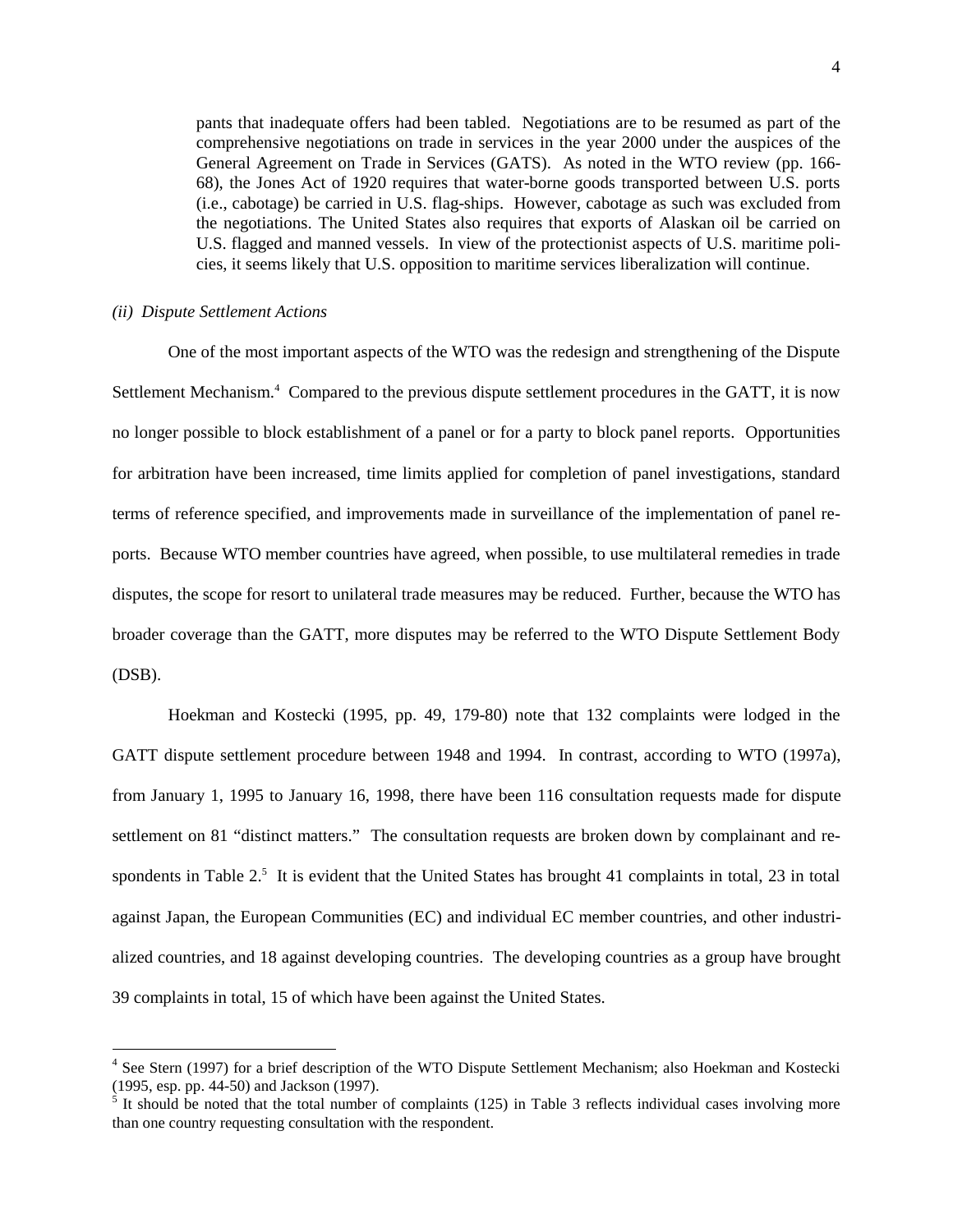The U.S. dispute settlement actions cover a broad range of WTO administered agreements. This can be seen in Table 4, which covers the year ending October 1, 1997. Perhaps the highest profile action noted is the one filed against Japan's alleged barriers to market access for photographic film and paper and barriers to distribution and retail services. As noted in ITC (1997, p. 99), this first began as a Section 301 action on behalf of Eastman Kodak against the Fuji Photo Film company. After efforts were made unsuccessfully to address the issues bilaterally, a dispute settlement panel was automatically established on October 16, 1996. On December 5, 1997, the WTO panel decision was announced, and all 21 points in the U.S. filing had been dismissed on the grounds that the alleged Japanese Government barriers had no perceptible impact on the competition between imports and domestic products.<sup>6</sup> The panel's decision is presently being reviewed and is certain to be sent for appeal by the United States to the WTO Appellate Body. The Kodak-Fuji case is significant insofar as it represents the first case in which a WTO panel decision did not support the U.S. position. As noted in Table 4, the United States had achieved favorable panel rules in six cases prior to the Kodak-Fuji decision. The decisions on Canada's restrictions on magazine advertising, the EU import rules on banana imports, and the EU beef hormone ban are especially noteworthy insofar as they have established important precedents that limit the use of restrictive policies.<sup>7</sup> Table 5 contains information on settlements favorable to the United States that were reached as part of the WTO consultation process and without the need for creation of a panel.

<sup>&</sup>lt;sup>6</sup> According to USTR Press Release 97-102 (December 5, 1997) the panel decision drew a sharp reaction from Ambassador Charlene Barshefsky. "The panel's findings simply do not address market realities. Even within Japan, it is common knowledge that Japan's market is overregulated, its distribution system is closed and exclusionary business practices are prevalent."

 $<sup>7</sup>$  It will be interesting in this connection to see how the U.S. Congress reacts to future WTO panel decisions unfavor-</sup> able to the United States. As noted in WTO (1997b, p. 24):

<sup>&</sup>quot;Parallel to the ratification of the Uruguay Round Agreement by the U.S. Congress, the administration agreed to support a proposal which would, if appropriate legislation were enacted, establish a commission of five federal judges to monitor WTO dispute-settlement reports that rule against the United States; the legislation is still in its formative stages. The Commission would consider whether a panel or the Appellate Body exceeded its authority or terms of reference, added to the obligations or diminished the rights that the United States assumed under the Agreements or acted arbitrarily or capriciously or otherwise departed from the procedures set out for panels and the Appellate body under the agreements. Following an affirmative decision by the Commission, Congress may pass a joint resolution that calls upon the President to negotiate new dispute settlement rules to correct the problem indicated by the Commission. If the Commission makes three affirmative determinations within a five-year period, Congress may pass a joint resolution withdrawing approval of the WTO Agreement."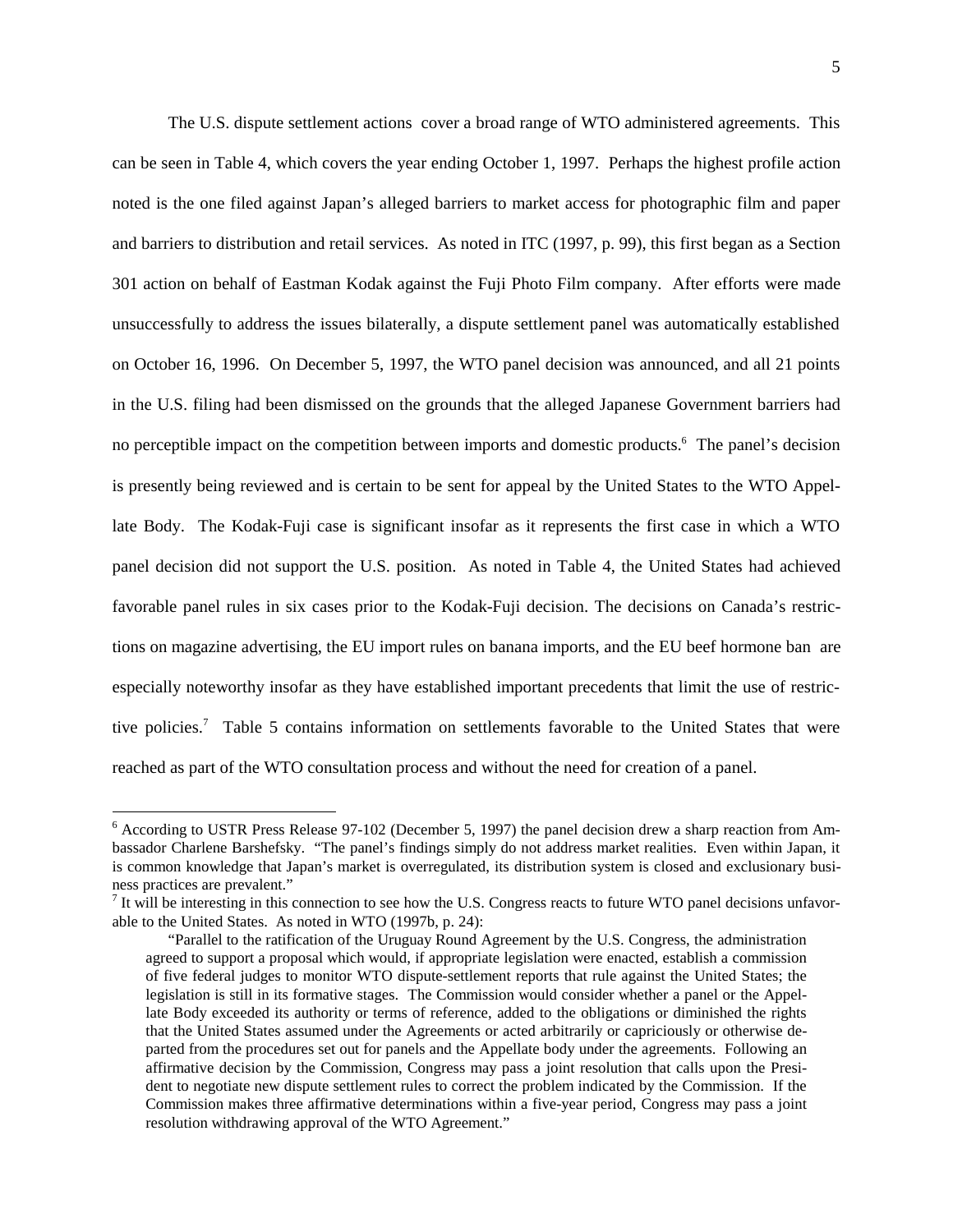As noted in Table 2, there have been 23 actions filed against the United States. Details on these actions are provided in Table 6. Listed under Appellate Reports Adopted, one of the first panel decisions reached in the WTO was the case involving different standards for imports of reformulated and conventional gasoline from Venezuela and Brazil that was decided in favor of the complainant countries. Under Active Panels, the extra-territorial provisions of the Helms-Burton Act regarding dealings in confiscated property in Cuba have been challenged by the EC. The Clinton Administration has to date managed to postpone taking any actions under the Helms-Burton Act on the grounds that it is working with trading partners to develop appropriate multilateral disciplines in dealings with Cuba. However, there is no guarantee that the EC and other countries directly affected such as Canada and Mexico will refrain from a direct challenge on the issues in the WTO. A related and potentially much bigger issue is posed by the Iran and Libya Sanctions Act (ILSA) of 1996 that requires the President to impose sanctions on any U.S. or foreign person or company that makes investment in petroleum resources of \$40 million or more in these countries. According to *The Financial Times* (October 3, 1997, p. 12), the French energy group, Total, has been joined by Russia's Gazprom and Malaysia's Petronas in signing a \$2 billion contract to develop a gas field in Iran. So far, dispute settlement complaints about ILSA have not been lodged in the WTO. But here again, in order to avoid a direct confrontation in enforcing ILSA, some sort of waiver will have to be worked out by the Clinton Administration. The other Active Panel listing relating to import prohibition of certain shrimp and shrimp products is a further example of extra-territorial extension of U.S. policy, in this case on environmental grounds. It is akin to the GATT tuna-dolphin case which was decided against the United States in 1991 on grounds that policies designed to force changes in process standards were inconsistent with the GATT.<sup>8</sup>

 $8$  It is noteworthy that even though Mexico especially has made a concerted effort in recent years to get its tuna fishing fleet to change its production methods and has been able to bring about significant reductions in dolphin kill, it has not been possible because of opposition from some environmental interests to lift the existing ban on tuna imports from Mexico. See USITC (1997, pp. 105-06) for further details. The U.S. Marine Mammal Protection Act of 1972 is still being applied to ban tuna imports from a number of other countries according to USITC (1997, p. 164).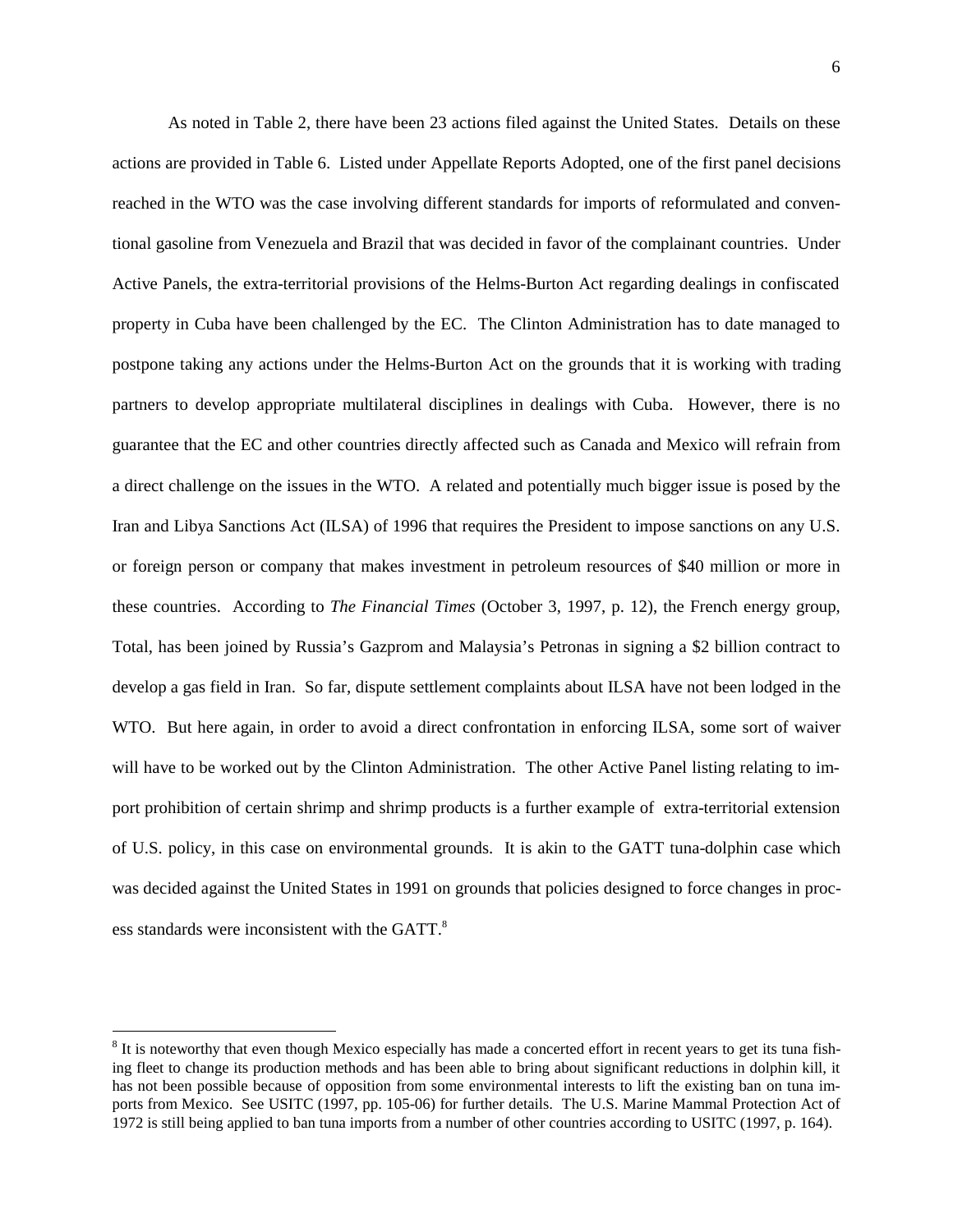The Pending Consultations and Settled Cases or Inactive Panels listed in Table 6 refer mainly to issues involving U.S. antidumping (AD), safeguards, countervailing duties, product standards, and changes in tariffs. An exception is the EC challenge of the Commonwealth of Massachusetts prohibition involving public procurement from persons doing business with Myanmar (Burma). As will be noted below, the (AD) investigation regarding imports of fresh or chilled tomatoes resulted in a 5-year suspension agreement providing that tomatoes imported from Mexico would be sold at, or above, an established reference price.

#### *(iii) Other Trade Activities in the WTO*

In addition to what has been discussed, there have been many other ongoing trade activities in the WTO involving U.S. participation. These include the WTO Trade Policy Review Body, Councils on Trade in Goods, Services, Trade-Related Intellectual Property Rights, and the various plurilateral agreements, including Government Procurement. Details can be found in USITC (1997, pp. 32-43).

# *b. Organization for Economic Cooperation and Development (OECD)*

The OECD is the main forum in which common economic and social issues are discussed by the 29 member countries. In particular, the OECD Trade Committee has been especially influential in defining the agenda for multilateral trade negotiations and carrying out the preliminary work on a variety of other important policy issues, including the Multilateral Agreement on Investment (MAI), ways to deal with bribery and corruption in international business transactions, trade and labor standards, and shipbuilding.

According to USTR (1997b, p. 4), key elements of the MAI should include:

- "the better of national or MFN treatment, including in making investments, with only limited exceptions;
- freedom from performance requirements;
- freedom to make any investment-related transfer, including of profits, capital, royalties, and fees;
- international law standards for expropriation, including that compensation must be prompt, adequate, and effective; and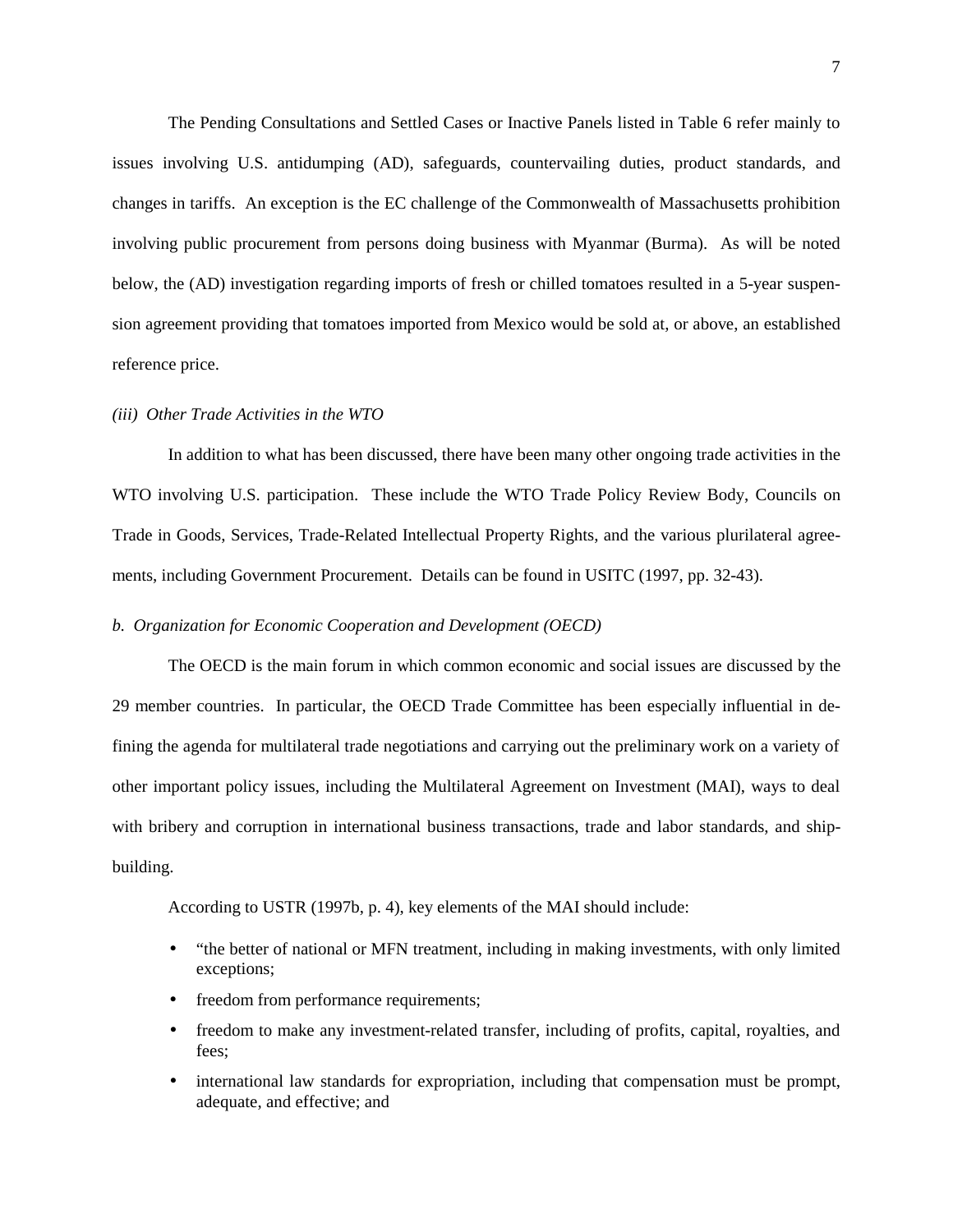• access to binding international arbitration of disputes between an investor and the state."

Negotiations of the MAI are currently in progress in the OECD and will be open to all countries willing to undertake the obligations involved. These issues are also being addressed in the WTO.

With respect to bribery and corruption, the United States has been active in trying to influence all OECD member countries to eliminate the tax deductibility of bribes to public officials, criminalize bribery, and determine whether an international treaty or some other instrument would best accomplish these objectives. The OECD issued a comprehensive study on trade and labor standards in May 1996 that provided important background for a discussion of these issues at the WTO Ministerial Meeting in Singapore in December 1996. As noted above, it was essentially decided at the Singapore Ministerial to refer issues of labor standards for consideration by the International Labour Organization rather than the WTO. OECD negotiations on an international agreement for shipbuilding were completed in 1994 and covered such issues as elimination of subsidies, dumping, limitations on official financing, and dispute settlement. This agreement was signed and ratified by the EU, Japan, Korea, and Norway, but it has been stalled due to opposition in the U.S. Congress.

The Trade Committee's agenda currently includes discussion and work on a variety of other issues, including: international aviation policy; regulatory reform; competition policy; biotechnology and trade; trade and environment; contacts with non-member countries; and export credits.<sup>9</sup>

# 3. U.S. REGIONAL TRADE ACTIVITIES

#### *a. North American Free Trade Agreement (NAFTA)*

 $\overline{a}$ 

The NAFTA, which involves the United States, Canada, and Mexico, was implemented beginning in January 1994. Under the NAFTA , the tariffs of the member countries are being significantly reduced, nontariff barriers (NTBs) addressed, protection provided to foreign investors and owners of intellectual property rights, trade in services liberalized, and procedures established for dispute settlement.

 $9^9$  For details, see USTR (1997b, pp. 6-8) and USITC (1997, pp. 43-45).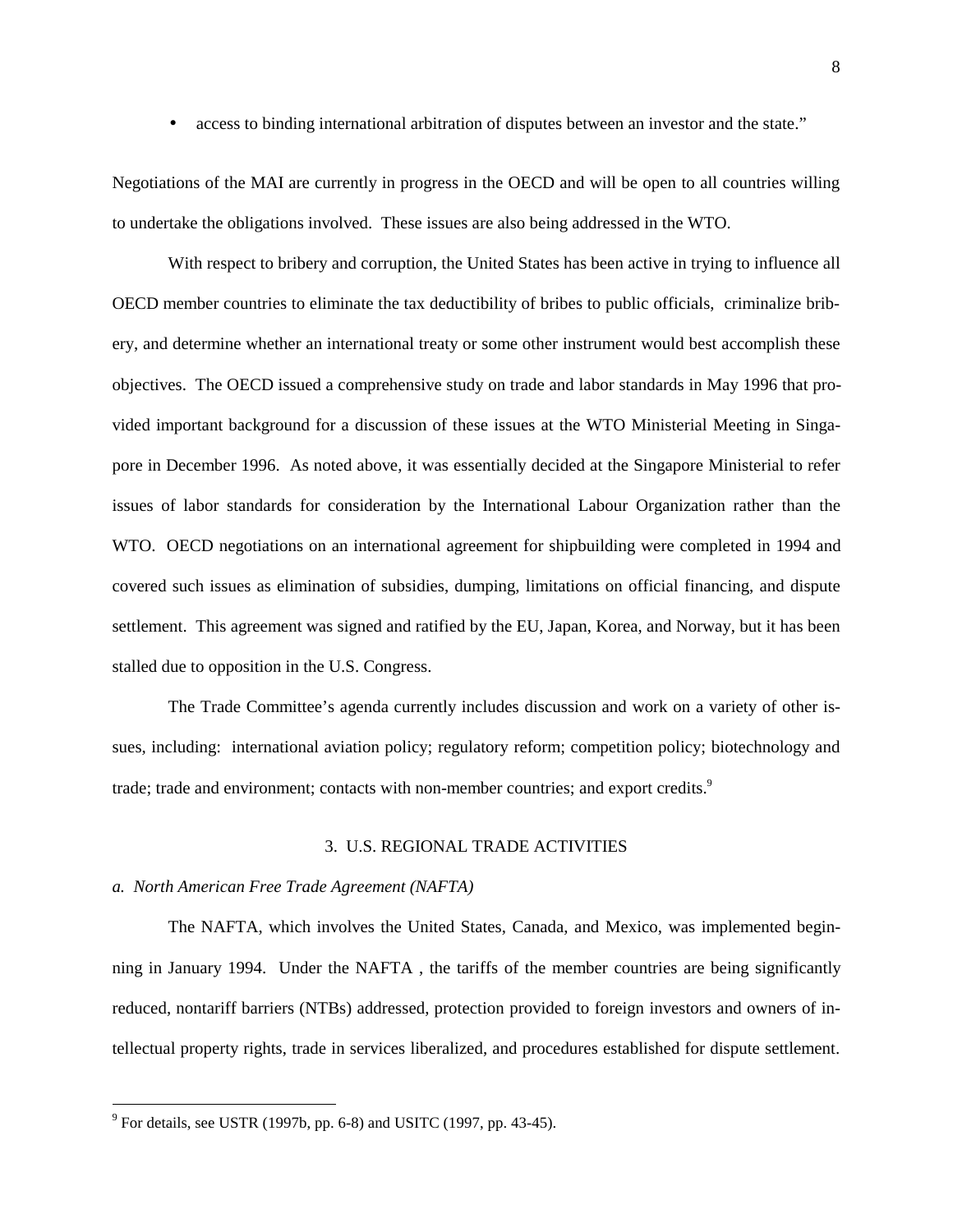The NAFTA also has side agreements relating to trilateral cooperation on environmental and labor issues. A Free Trade Commission composed of trade officials from each country oversees the NAFTA, and there are various committees and working groups that are responsible for the actual functioning of the NAFTA and for particular technical matters that may arise. A detailed discussion of operation of the NAFTA lies outside the scope of the present paper.<sup>10</sup> We shall focus accordingly on a number of bilateral disputes that have arisen between the United States and its NAFTA partners.

# *(i) Canada*

The most significant irritants in U.S.-Canadian trade relations in recent years include the fol-

lowing:

- In February 1995, the USTR initiated a Section 301 investigation of a Canadian Government decision to terminate the broadcasting license of a U.S.-based cable service (Country Music Television (CMT)) operating in Canada. The investigation was terminated in 1996, following an agreement between CMT and a Canadian company to set up a single country music network, Country Music Television Canada.
- Objections to the extra-territorial sanctions imposed by the U.S. Helms-Burton (Libertad) Act of 1996. This issue is temporarily in abeyance pending the outcome of diplomatic discussions relating to agreements on policies that are applied to relations with Cuba.
- Disagreement in 1994 over the priority of NAFTA bilateral commitments and Uruguay Round multilateral commitments on agriculture. Canada maintained that the Uruguay Round tariffication of barriers to its imports of dairy and poultry products resulting from its supply management system held precedence over the NAFTA objective of eliminating tariffs. A panel appointed under the dispute settlement procedure of NAFTA, Chapter 20, upheld the Canadian position unanimously in December 1996.
- A longstanding dispute dating from 1991 about alleged Canadian subsidies of softwood lumber exported to the United States culminated in the April 2, 1996 Softwood Lumber Agreement. This 5 year agreement set annual allocations and fees for lumber exports from British Columbia, Quebec, Alberta, and Ontario. In turn, U.S. lumber companies, unions, and trade associations pledged to forego asking for restrictive measures and the U.S. Department of Commerce would desist from initiating or accepting any requests to limit softwood lumber imports from Canada so long as the agreement remained in effect and was binding.
- On the basis of a WTO panel ruling, the United States successfully challenged a December 15, 1995 decision of the Government of Canada to impose an 80 percent tax on split editions of foreign magazines published in Canada.
- Under the NAFTA rules of origin for textiles and apparel, a "yarn forward" rule specified that all components and inputs must be made in the NAFTA countries. However, under the Canada-U.S.

 $10$  For an extended discussion of the operation of the NAFTA, see especially USITC (1997, pp. 55-75) and President Clinton's 1997 report submitted to the Congress.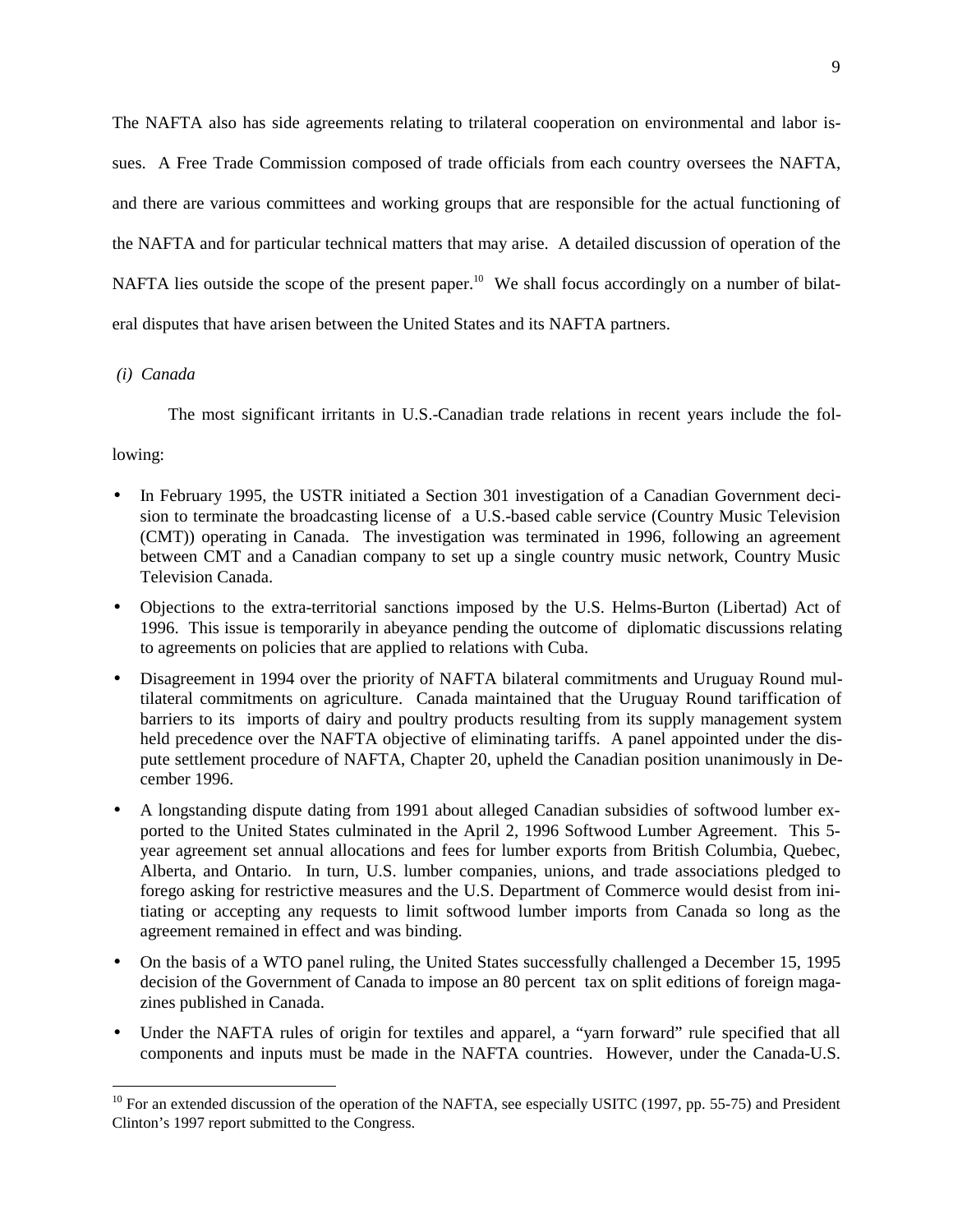Free Trade Agreement of 1989, a "fabric forward" rule permitted foreign yarn to be used in products made in either country. This latter rule was followed by Canada, which was able to increase its exports of wool suits significantly insofar as they were exempt from the 36 percent U.S. import duty. Congressional efforts to restrict these imports from Canada have been unsuccessful.

# *(ii) Mexico*

- In December 1995, the U.S. Secretary of Transportation suspended processing of applications by Mexican trucking firms to serve U.S. border states pending resolution of safety concerns that had been raised especially by the U.S. Teamsters union. Despite protests that this was in violation of the NAFTA and that U.S. cross-border trucking interests were being hurt, the issue remains unresolved.
- The USTR determined in April 1996 that Mexico was not in compliance with NAFTA requirements for accepting U.S. telecommunications test data and standards relating to telecom terminal equipment authorization. Subsequent consultations appear to have resolved this dispute.
- The USTR has expressed concern about piracy and counterfeiting of U.S. intellectual property in Mexico. A reform of intellectual property law was passed by the Mexican Congress in December 1996 that may serve to address U.S. concerns.
- In October 1996, a 5-year suspension agreement was signed specifying that tomatoes imported from Mexico will be sold in the United States at, or above, an established reference price, and that no antidumping duties would be assessed on Mexican tomatoes as long as the agreement remained in effect. The dispute settlement request for consultation on this issue filed in the WTO by Mexico was subsequently withdrawn.
- In 1996, efforts were made in the U.S. Congress to change the U.S. Marine Mammal Protection Act and lift the embargo on tuna caught and processed by Mexico. This embargo has remained in effect despite the GATT 1991 tuna/dolphin panel decision that had ruled against the U.S. position. Mexico has since complied with newly specified U.S. standards on dolphin protection, but the U.S. Congress did not pass the new legislation because of opposition from some environmental groups.
- In January 1997, the U.S. Department of Agriculture instituted a partial lifting of an 83-year old embargo on avocados imported from Mexico, despite opposition from California avocado growers. The original embargo had been imposed to prevent possible fruit fly contamination.
- Safeguards action on broomcorn brooms. The USITC found evidence of serious injury, and tariffs were increased for a three-year period on two categories of brooms. Mexico retaliated in December 1996 by raising tariffs on eight U.S. products. In January 1997, Mexico requested establishment of a dispute settlement panel under NAFTA Chapter 20.
- *b. Free Trade Area of the Americas (FTAA)*

At the first Summit of the Americas held on December 9-11, 1994, a U.S. proposal was adopted to establish an FTAA by the year 2005. Eleven working groups have been set up to provide the groundwork for subsequent negotiations, with significant involvement of private sector firms. Meetings were held in Belo Horizonte, Brazil, in May 1997. A services business forum was held in Cartagena, Colombia in 1997 and Santiago, Chile, in September 1997. The second Presidential Summit will be held in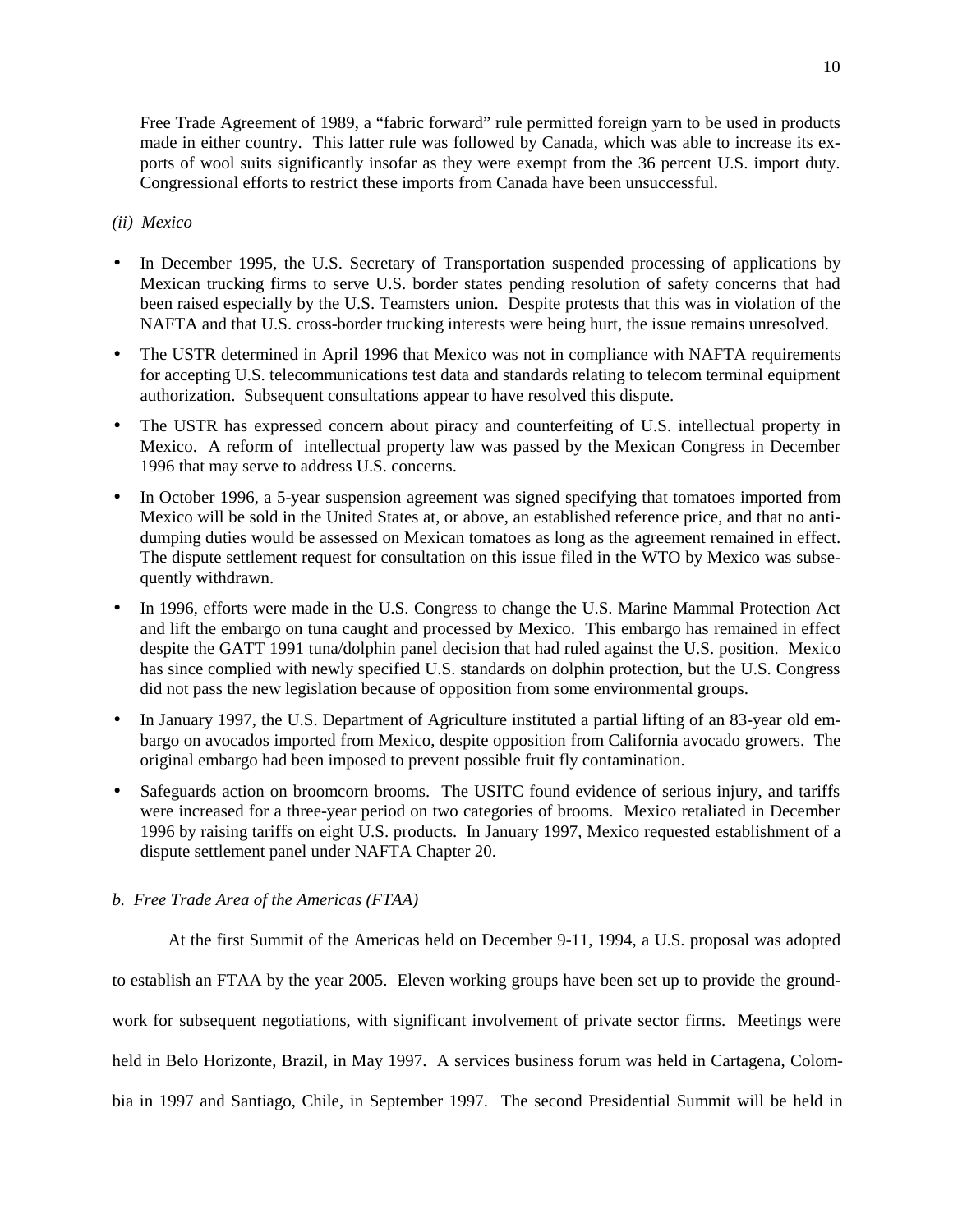Chile in March 1998 to assess the prospects and make recommendations for future negotiations. It remains to be seen what concrete results may be achieved, in particular whether and how the FTAA will be coordinated with existing regional trading arrangements in the Western Hemisphere.

#### *c. Asia-Pacific Economic Cooperation (APEC)*

On November 15 , 1994, a Declaration of Common Resolve (the "Bogor Declaration") was issued by the APEC member countries to establish the goal of an environment of free and open trade and investment within the APEC region in a manner that would be consistent with GATT principles. The industrialized countries would be expected to reach the goal by 2010 and the developing country members by 2020. Commitments were also made for continuation of unilateral liberalization, full and accelerated implementation of Uruguay Round commitments, standstilll on introduction of protectionist measures, and facilitation of trade and foreign direct investment. The Osaka Action Agenda was agreed upon by APEC members in November 1995, and a series of working groups was established to provide policy concepts and recommendations on particular activities. Efforts have been made to involve business participation in all aspects of the work program. Because of differences in levels of per capita income, stage of development, factor endowments, technological advancement, and government policies, it remains to be seen whether or not it may be possible to reach consensus among APEC member countries especially on issues relating to the liberalization of trade and foreign direct investment.

#### 4. U.S. BILATERAL TRADE POLICIES

Up to this point, we have covered some of the major aspects of U.S. multilateral and regional trade activities. Besides these activities, the United States is deeply involved in a variety of bilateral trade relations with its major trading partners. In what follows, we shall note some of the most important bilateral initiatives for selected trading partners that have occurred since 1995. More details on these and other trading partners can be found especially in USTR (1997b) and USITC (1996, 1997).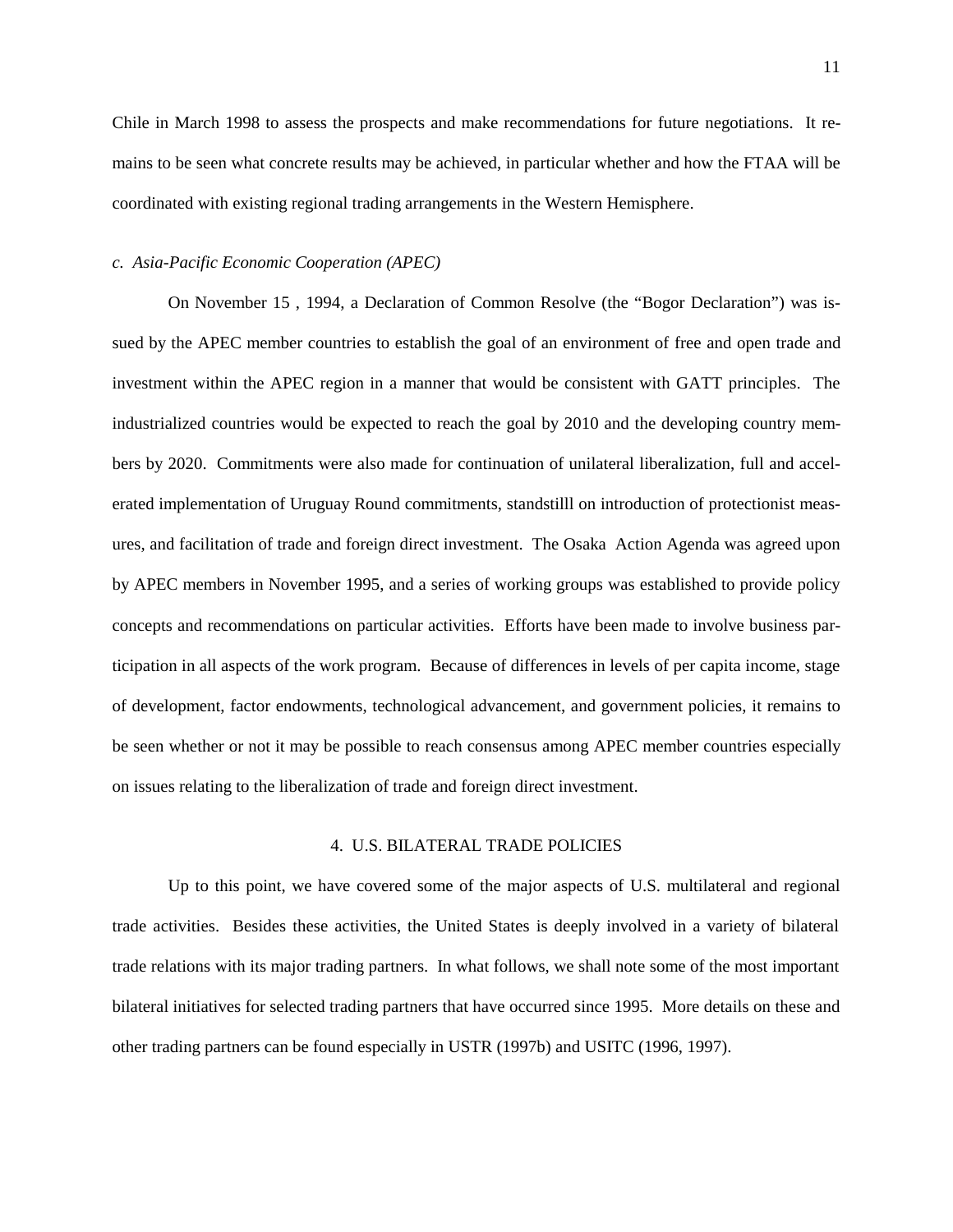#### *a. Japan*

As noted in USITC (1997, p. 95), at the end of 1996, the United States had 45 major bilateral

agreements with Japan. The primary focus of these agreements involves trying to increase the access of

U.S. firms to the Japanese market.

- **Semiconductors.** On August 2, 1996, an agreement was reached to replace the U.S.-Japan Semiconductor Arrangement that expired on July 31, 1996. Under the new agreement, the two governments will no longer jointly calculate the foreign share of Japan's semiconductor market, although the U.S. Government will continue its own calculations. There will be a continuation and expansion of industry cooperative activities and periodic market reports and analysis. These agreements were opened for participation by other interested governments and industries. A Global Governmental Forum (GGF) was established to discuss semiconductor policy issues. The first meeting of the GGF took place in December 1966 and included Japan, the United States, EU, and Korea.
- **Autos and Parts.** The U.S.-Japan Automotive Agreement was signed on August 23, 1995. The intentions were to: improve foreign access to Japanese auto dealerships; facilitate increased auto and auto parts imports into Japan; promote increased purchases from non-keiretsu parts suppliers in Japan and the United States; address automobile and technical standards that may hinder imports into Japan; provide Japanese vehicle registration data equally to foreign and Japanese vehicle manufacturers; and deregulate barriers on selling replacement parts in the Japanese aftermarket. Criteria were announced to evaluate how the agreement was working, and the United States established an Interagency Enforcement Team to monitor compliance. Even though certain specific targets were specified in the Agreement, the Japanese Government considers them only advisory and not mandatory. The United States has nonetheless continued to monitor and report on compliance with the targets.
- **Insurance.** A U.S.-Japan Insurance Agreement was signed on October 14, 1994, with the objective of increasing access and sales by foreign providers in the Japanese insurance market. The life and non-life sectors account for 95% of Japan's insurance market, and the remainder is in the "third" sector that involves insurance against cancer, personal accidents, and hospitalization. On April 1, 1996, a revision of Japan's Insurance Business Law was enacted and would permit subsidiaries of Japanese insurance firms to sell third-sector products. This was contested by the U.S. Government on grounds especially that market access in Japan's life and non-life insurance sectors remained restricted. A bilateral agreement was reached in December 1996 that was designed to improve market access by foreign providers and to limit the operations of Japanese insurance subsidiaries in the third market.
- **Film.** See Table 3 above and discussion of WTO dispute settlement action involving Kodak and Fuji Photo Film.
- **Paper.** The United States has had an agreement since 1992 designed to increase access of U.S. paper products to the Japanese market. But in light of alleged problems encountered by U.S. firms in forming long-term relationships with end-users in Japan and selling directly to distributors and wholesalers, USTR declared Japan's market access for paper as a bilateral priority that might warrant a future Section 301 investigation and action.
- **Supercomputers.** The United States has had an agreement since 1987 designed to increase Japanese public sector procurement. Following limited initial success, six U.S. supercomputers were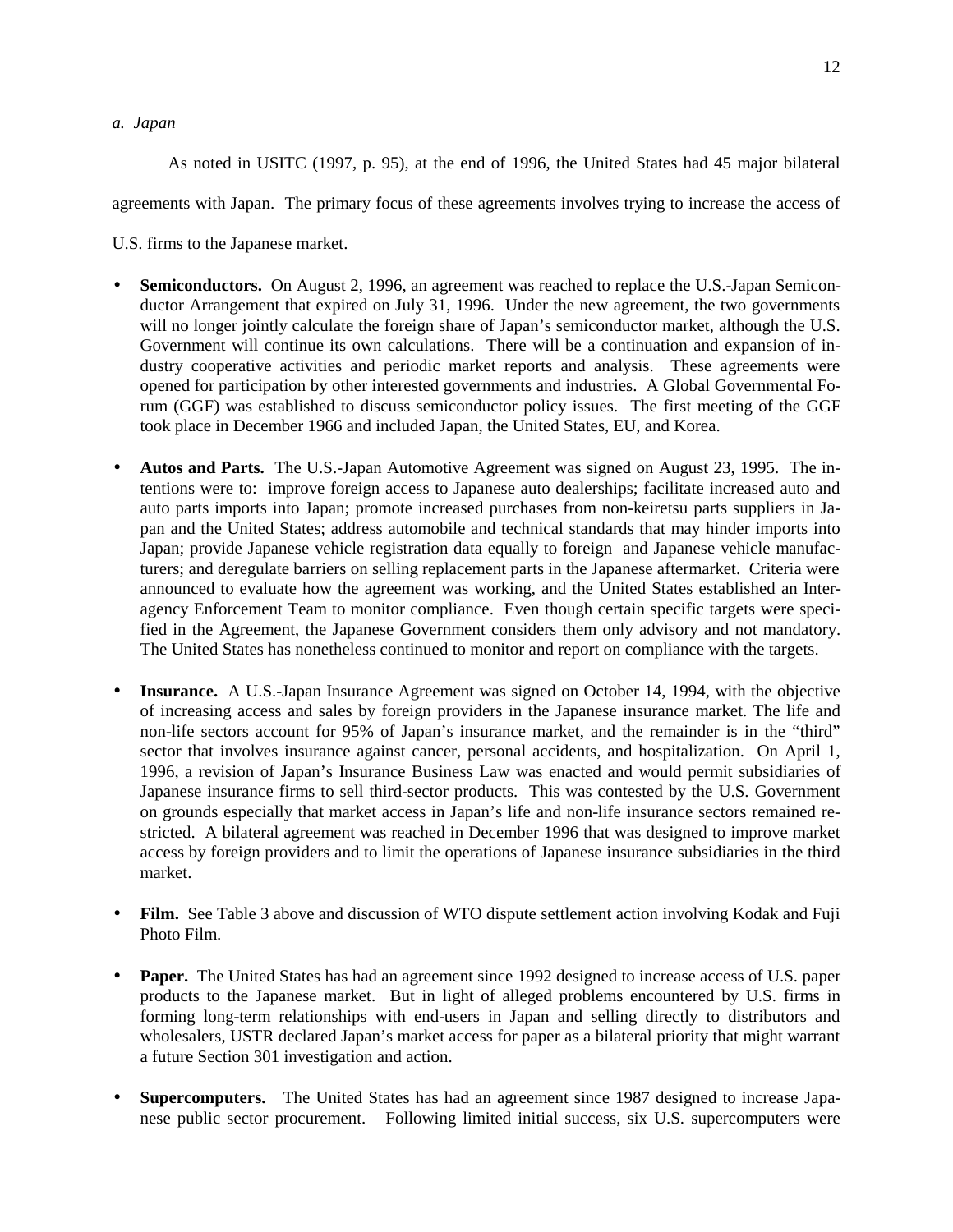sold to the Japanese Government in 1993 and the same number in 1994. But in 1995 and 1996, only a small number were sold, and the United States has pressed the Japanese Government to increase its purchases. On May 17, 1996, the University Corporation for Atmospheric Research (UCAR), which is a U.S. Government agency, announced its intention to buy a NEC supercomputer to undertake climate research. At the same time, the U.S. Department of Commerce informed the U.S. National Science Foundation that there was reason to believe that the NEC offer was priced unfairly and presented estimates of dumping margins of 454% on NEC supercomputers and 173% on Fujitsu supercomputer exports. On July 29, 1996, Cray Research filed an antidumping petition with the U.S. Department of Commerce and International Trade Commission alleging material injury if the NEC supercomputer were to be purchased. The ITC made a determination that there was material injury on September 11, 1996. On October 15, 1996, NEC filed a lawsuit with the U.S. Court of International Trade arguing that Commerce had violated the GATT antidumping code and the U.S.-Japan bilateral agreement by publicly endorsing Cray's dumping claim before Cray had officially filed its petition. On September 26, 1997, the ITC made a final ruling of material injury, thereby ratifying the earlier Commerce Department decision concerning dumping margins.

- **Flat Glass.** A bilateral agreement to expand access to Japan's market for imported flat glass was signed on January 25, 1995. Japan's flat glass industry is apparently dominated by three major producers who maintain exclusive distribution systems and act in concert in setting prices, maintaining capacity, and changing product mix. There has been some increase in access to Japan's flat glass market, but imports remain a very small proportion of the market.
- **Air Cargo and Passenger Services.** A 1952 bilateral agreement on transport services covers flying rights to third destinations and designation of carriers to serve each other's markets. The United States has alleged that the existing arrangements inhibited access by U.S. carriers. Bilateral negotiations were initiated in 1995 to permit Federal Express, Northwest Airlines, and United Airlines to expand their cargo services within and beyond Japan and to grant Nippon Cargo the rights to serve additional U.S. cities. Bilateral negotiations relating to passenger services were initiated in 1996 with the purpose of extending service by both U.S. and Japanese carriers in each other's market. A final agreement was reached in late January 1998.
- **Japanese Port Practices.** As bilateral consultation was stalled, on September 4, 1997, the U.S. Federal Maritime Commission imposed sanctions of \$100,000 per voyage on Japanese owned or operated container vessels entering the United States in an effort to force the Japanese Government to address barriers that U.S. shipping companies encounter in servicing Japanese ports. Consultations were subsequently resumed, and the Japanese Government agreed to seek to institute changes in its port practices to make U.S. access less burdensome.

The above listing covers only a small portion of the 45 U.S.-Japanese bilateral agreements that are cur-

rently operative and that are periodically monitored and discussed. Other noteworthy bilateral agreements cover: foreign direct investment in Japan; financial services; telecommunications; medical technology; cellular telephones; satellites; computers; wood; amorphous metals; construction; medical/pharmaceutical products; legal services; apples; and rice. Information relating to these agreements is available in USTR (1997b).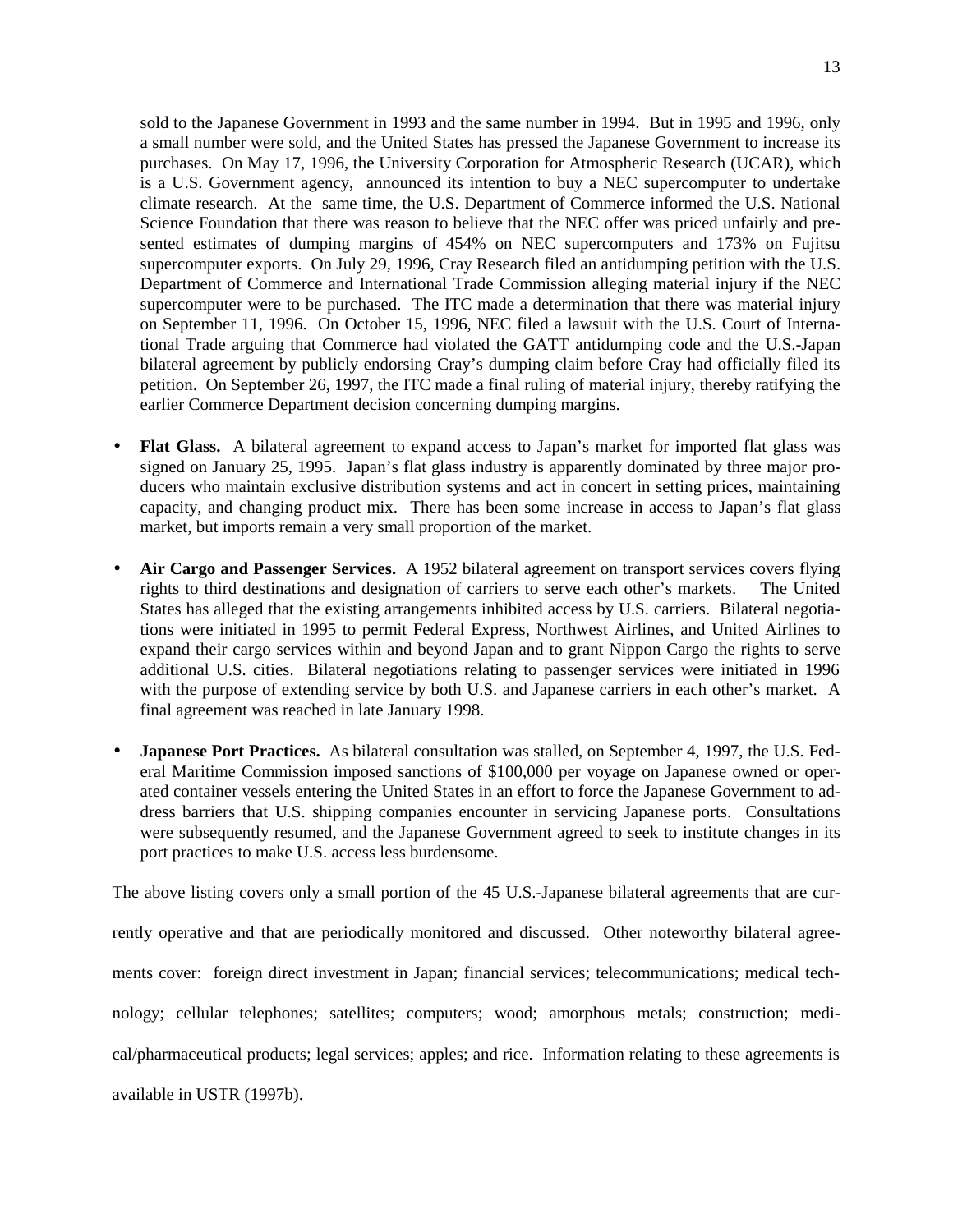It is evident from the foregoing that the United States has aggressively pursued bilateral trade objectives vis-a-vis Japan. This is not the only option of course, and it will be interesting therefore to see whether and to what extent U.S. actions relating to Japan will be directed through the WTO multilateral channels rather than bilaterally and how Japan will react if there is greater use of WTO procedures and mechanisms.

# *b. China*

U.S. bilateral trade relations with China are subject to an agreement signed on February 1, 1980.

Some of the important issues that have figured in U.S.-China trade relations in recent years are indicated

below.

- **Intellectual Property Rights Protection and Enforcement.** A Memorandum of Understanding (MOU) on Intellectual Property Rights (IPR) was signed in January 1992. Because the United States considered that China had failed to meets its commitments under the MOU, China was identified on June 30, 1994 as a "priority foreign country" under the Special 301 provisions of the U.S. Trade Act of 1974. When negotiations did not produce sufficient changes, the USTR announced that trade sanctions would be imposed as of February 26, 1995. This was avoided when China agreed to take actions: to introduce immediate steps to address piracy throughout China; make long-term structural changes to ensure effective enforcement of IPR; and provide U.S. IPR holders with enhanced access to the Chinese market. Subsequently, when it appeared that commitments had not been sufficiently effectuated, China was again designated as a priority foreign country on April 30, 1996. On May 15, 1996, the United States threatened retaliatory action against imports from China, which resulted in a counter-threat by China to impose tariff sanctions on imports from the United States. Following intensive negotiations, the U.S. threat of sanctions was lifted on June 17, 1996 in response to Chinese actions designed to close down some of its CD factories and limit expansion of new factories, institute a more effective system of monitoring, verification, and enforcement to reduce illegal production and distribution of CDs.
- **MFN Status.** On July 3 of each year, the President must issue a waiver of the Jackson-Vanik Amendment involving full compliance with freedom-of-emigration requirements in order that China can continue to have MFN status for another year. Human rights conditions had been attached to MFN renewal in 1993, but these conditions were delinked in 1994. MFN has been granted to China in subsequent years on the grounds that increased trade and other economic involvement with China may be the most effective way to enhance human rights and other objectives.
- **Illegal Transshipments of Textiles and Apparel.** U.S. trade in textiles and apparel with China has been governed by a bilateral agreement since 1994. This agreement was apparently being violated by transshipment of goods through third countries and falsification of labeling or documentation of country of origin. On September 6, 1996, the United States instituted triple charges against China's 1996 quota allowance, and China countered with a threat of retaliation. Further negotiations ensued, and a new four-year agreement was signed on February 1, 1997.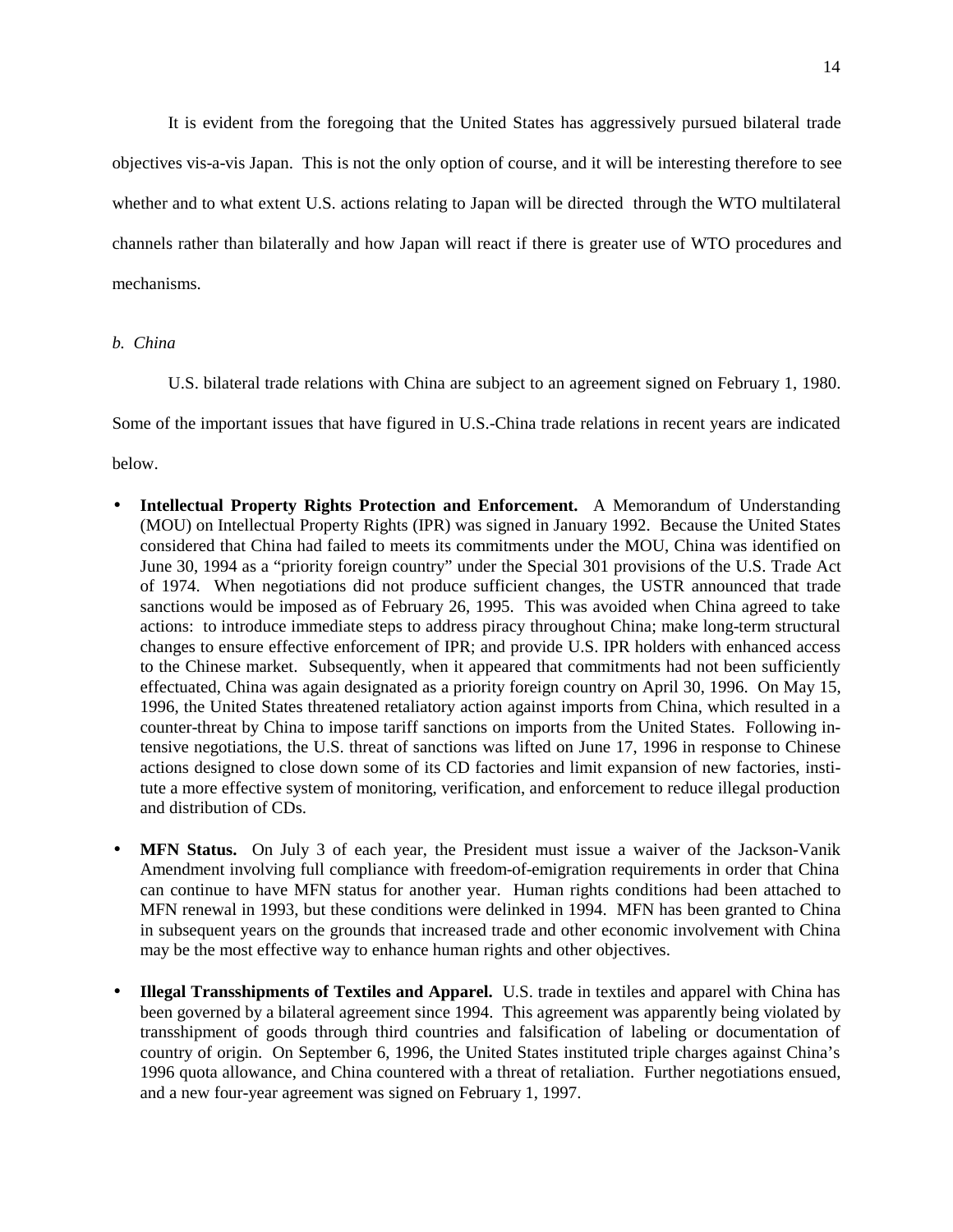• **WTO Accession Negotiation.** China has been actively seeking membership in the GATT/WTO since 1986. Discussions with China have been focused on questions of improving market access and adhering to the various disciplining rules of the WTO. China has made significant reductions in its tariffs and eliminated a variety of NTBs, but the terms of its accession to the WTO are still unresolved.

*c. Taiwan*

The United States has been involved in bilateral negotiations with Taiwan on a variety of issues, including protection of U.S. IPRs, improved access for U.S. exports of medical devices, liberalization of Taiwan's telecommunications and financial sector policies. Taiwan's policies for IPR protection had been cited under U.S. Special 301 provisions beginning in 1992, but these citations were removed in November 1996 in response to apparent improvements in these policies.

*d. Korea*

U.S. bilateral trade relations with Korea have centered on a variety of agreements and negotiations designed to improve market access in such sectors as telecommunications, financial services, imported automobiles, shelf-life standards and customs clearance for imported agricultural products, and government procurement and to provide more effective protection for IPRs. Korea's telecommunications, IPRs, and automobile policies have been cited under Section 301 provisions. Many of Korea's policies were at issue in the consideration and approval of Korea's accession to membership in the OECD, which was formally approved in October 1996.

### *e. European Union (EU)*

The United States and EU remain continuously involved in bilateral discussions and negotiations covering the entire spectrum of issues involving international trade and investment. These contacts include: meetings pertinent to the design and implementation of the New Transatlantic Agenda with significant private sector participation; issues arising from the EU pursuit of the Single Market program and EU enlargement; harmonization of product standards; IPRs; government procurement; telecommunications market access; customs classifications of information technology products; implementation of Uru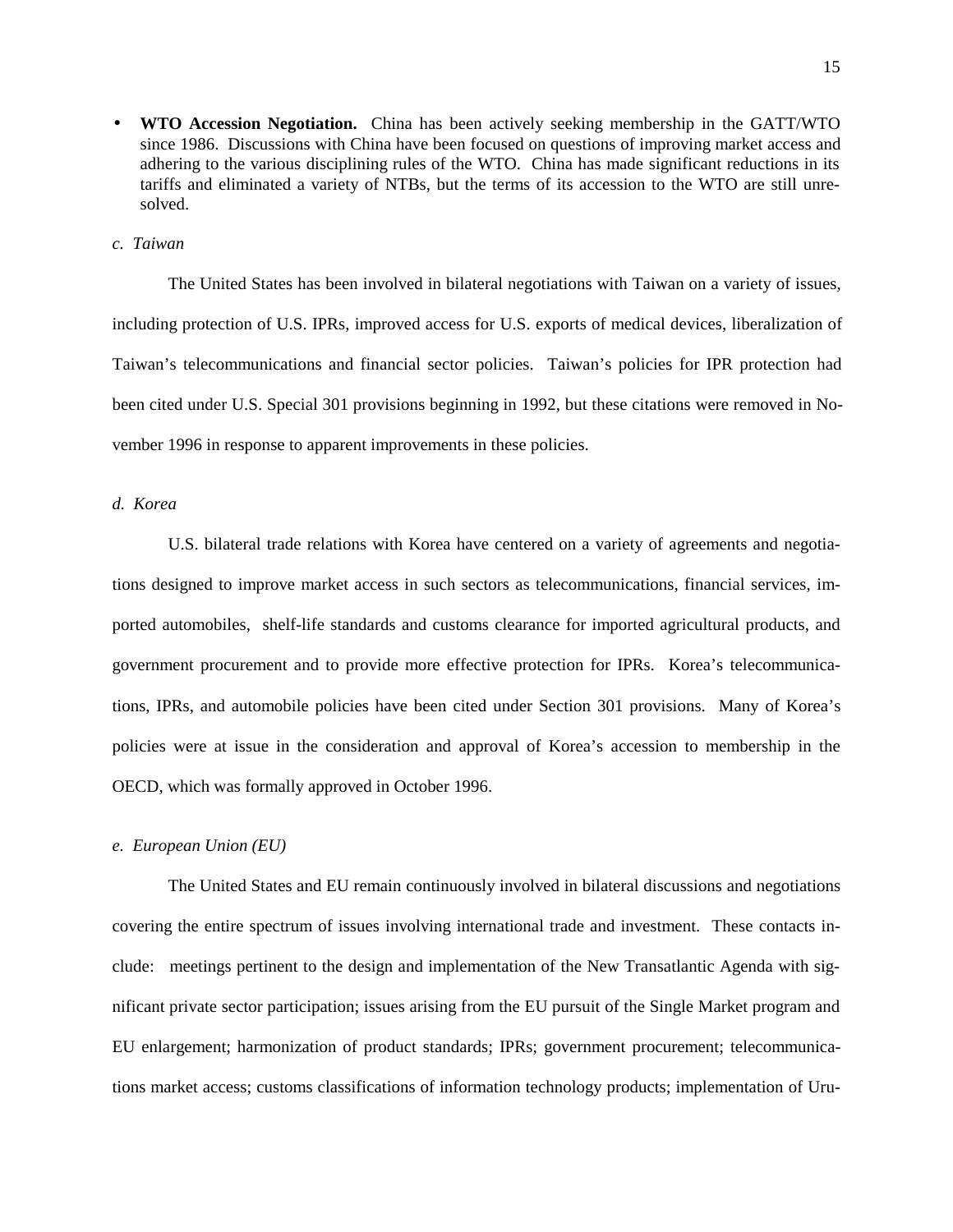guay Round grain tariff commitments; the EU banana regime; ban on fur from animals caught in leghold traps; approval of market access for such biotechnology products (e.g., soybeans and corn); ban on growth promoting hormones in meat production; monitoring of the 1992 U.S..-EU Aircraft Agreement; voluntary eco-labeling; and canned fruit subsidies.

One particularly interesting dispute that occurred in July 1997 was the announcement by the European Commission (EC) that it opposed the merger between the Boeing Company and McDonnell Douglas Corporation on the grounds that this merger would be anti-competitive.<sup>11</sup> The EC objected in particular to three sole-supplier agreements between Boeing and major U.S. airlines that would make it difficult for the EU Airbus Industrie to compete in the U.S. market. While the EU did not have the authority to block the merger, it could take measures to exclude Boeing from the EU market and to impose fines for violation of EU merger regulations. Boeing subsequently dropped the exclusivity supplier arrangements, agreed to license certain patents to other aircraft manufacturers, and to keep McDonnell Douglas's civil aircraft operation as a single legal entity for ten years. The EC subsequently assented to the merger taking place.

# 5. ADMINISTRATION OF U.S. TRADE LAWS AND REGULATIONS

The United States has a number of legal statutes and provisions that authorize the use of traderemedy measures to deal with allegedly harmful effects that the policies of trading partners may have on U.S. interests. These measures include: safeguard actions; trade adjustment assistance; antidumping (AD) and countervailing duties (CVDs); Section 301 actions; and special arrangements for agricultural products and for textiles and clothing.12 Additional details are noted below.

<sup>&</sup>lt;sup>11</sup> The discussion that follows is based on text searches of the Dow Jones Newswires and The Wall Street Journal Interactive Edition that are available on the Internet.

 $12$  An indication of the principal measures used between October 1, 1993 and July 31, 1996 is provided in WTO (1997b, pp. 57-58).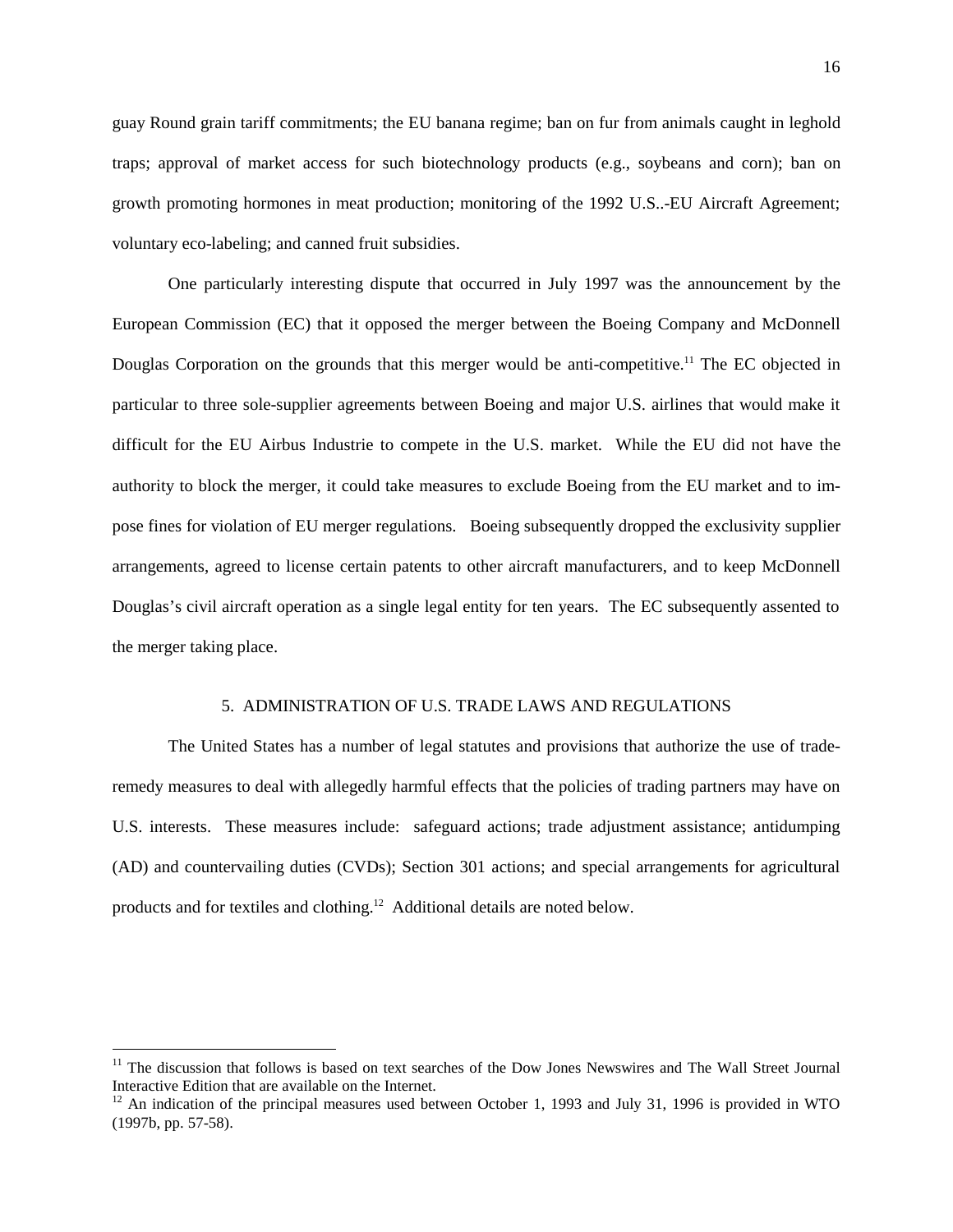#### *a. Safeguard Actions*

Safeguard actions involve a procedure for granting temporary import relief to a domestic industry that may be seriously injured by increased imports. Relief may be granted initially for up to four years and extended to a maximum of eight years, and it may take the form of increased tariffs, quantitative restrictions, or other measures. To qualify for relief, the USITC must find that imports are a substantial cause of serious injury to the petitioning industry.

The USITC conducted two global and one bilateral safeguard investigations in 1996. The global investigations involved imports of broom corn brooms and fresh tomatoes and bell peppers, and the bilateral investigation involved imports of broom corn brooms from Mexico. Affirmative injury determinations were made by the USITC in the two broom corn brooms cases and a negative determination for fresh tomatoes and bell papers. The President imposed higher tariffs for a three-year period on broom corn brooms in November 1996.

### *b. Trade Adjustment Assistance (TAA)*

Worker assistance provided under the TAA program includes cash allowances, training, job search and relocation allowances, and reemployment services for workers adversely affected by increased imports. The eligibility criteria for TAA are determined by the Secretary of Labor, and the TAA program is administered through the Employment and Training Administration of the Department of Labor. Worker training was made an entitlement in the 1988 Trade Act. A special provision was added to the Trade Act in 1993 to provide transitional assistance to workers displaced in trade with NAFTA countries. Information for the fiscal year ending September 30, 1996 on TAA certifications and petitions and the types of benefits utilized for the 1996 fiscal year is given in Table 7. Similar information for NAFTA-related assistance is provided in Table 8. Assistance is also provided to firms and industries through the Trade Adjustment Assistance Division (TAAD) of the U.S. Department of Commerce's Economic Development Administration. The TAAD is administered through a network of 12 Trade Adjust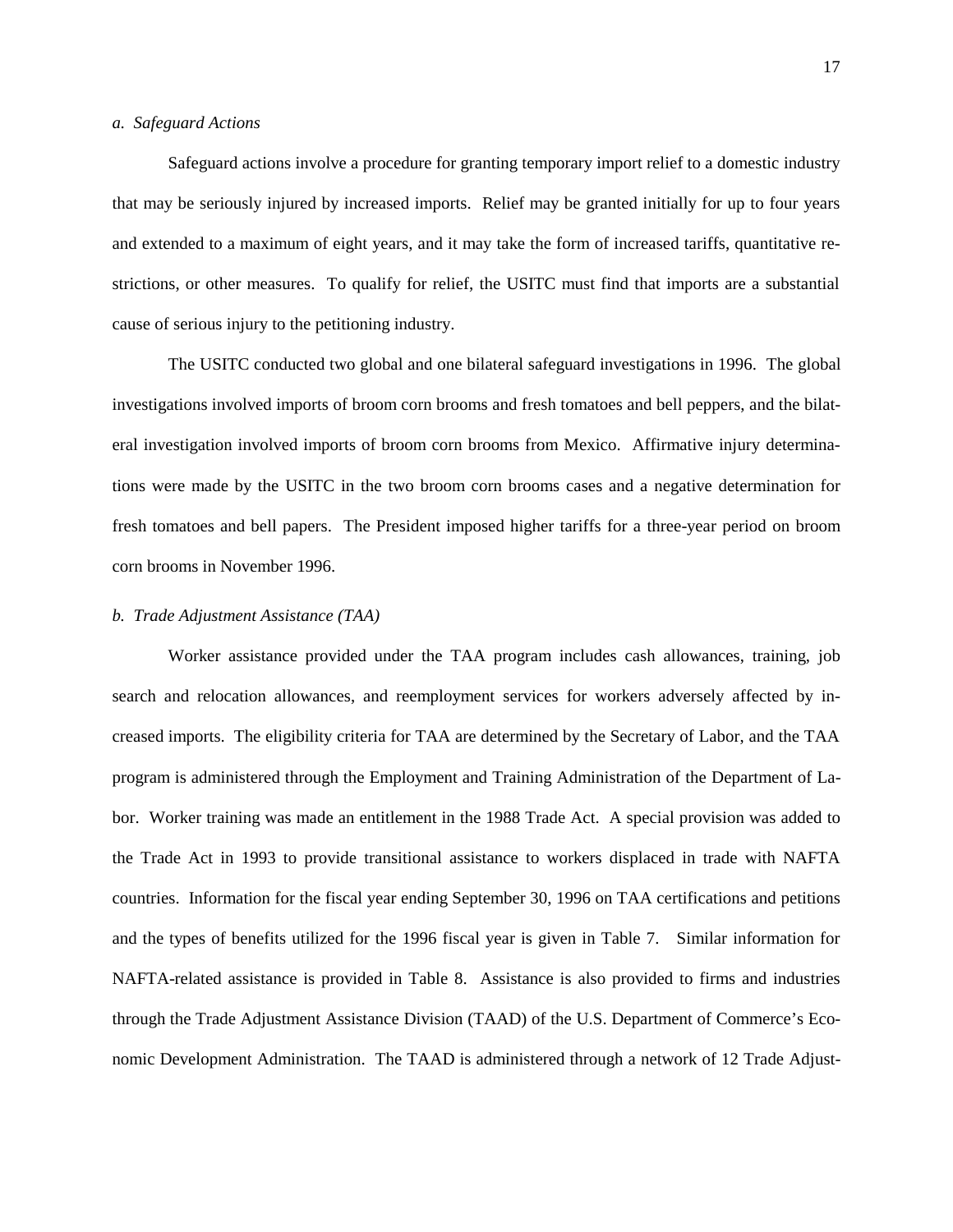ment Assistance Centers. In fiscal 1996, 148 firms were found eligible to apply for assistance, as compared to 137 certified in fiscal 1995.

### *c. Antidumping (AD) Investigations*

The U.S. AD law permits special additional duties to be imposed to offset margins of dumping. This may occur in response to a petition filed on or on behalf of a U.S. industry, when the U.S. Department of Commerce's International Trade Administration (ITA) determines that imports are being or likely to be sold at less than fair value (LTFV) in the U.S. market and the USITC has determined that there has been or there is a threat of material injury because of such imports. The AD duty is calculated as the difference between the U.S. price and the foreign market value, usually the home-market price, the price in a third country, or a constructed value. Table 9 contains information on the number of AD petitions filed and the status of determinations during  $1994-96$ .<sup>13</sup> It is evident that there has been a significant decline in the number of petitions filed and the affirmative determinations during the three years covered. While it is not altogether clear why the decline has occurred, it may reflect the favorable macroeconomic conditions in the U.S. economy which work to reduce claims by U.S. firms that imports may be priced unfairly.

# *d. Countervailing Duty (CVD) Investigations*

 $\overline{a}$ 

The U.S. CVD law provides for imposition of special additional duties to offset foreign subsidies on goods imported into the United States. The procedures for investigation are similar to those used to administer the AD law. Table 10 contains information on the number of CVD petitions filed and the status of determinations for 1994-96.<sup>14</sup> As in the case of AD actions, it is evident that a comparatively small number of CVD actions were taken in recent years.

<sup>&</sup>lt;sup>13</sup> Details on AD cases active in 1996 and AD orders and findings in effect as of December 31, 1996 can be found in USITC (1997, pp. 193-201).

<sup>&</sup>lt;sup>14</sup> See USITC (1997, pp. 202-04) for details on CVD cases active in 1996 and CVD orders and findings in effect as of December 31, 1996.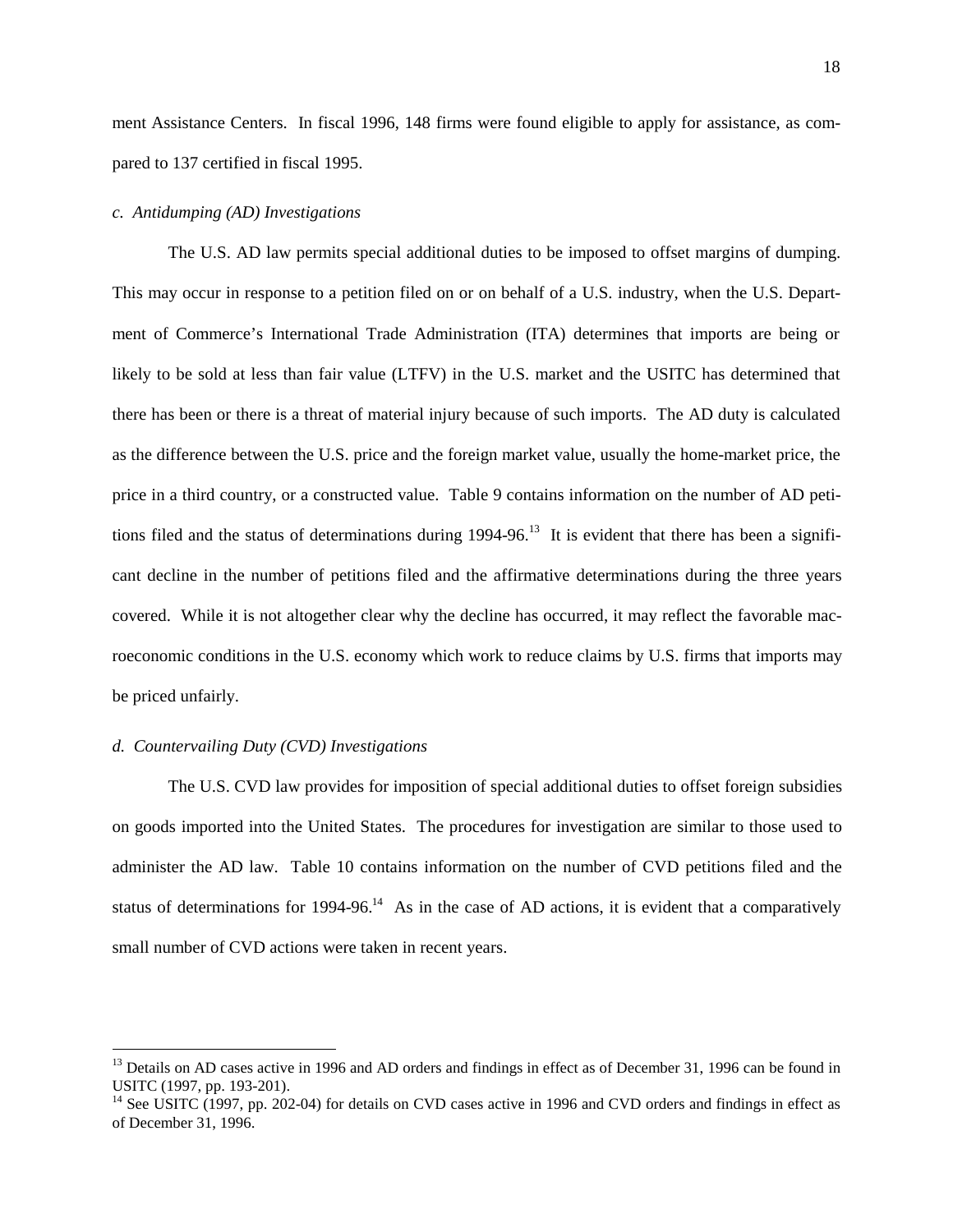As noted in WTO (1997b, p. 60), in an effort to limit the nuisance value of investigations, the Uruguay Round Agreements Act specifies *de minimis* thresholds for calculating dumping margins and countervailable subsidies. The Act also clarifies the factors that should be taken into account in determining whether changes in the establishment of assembly processes have been designed to circumvent the AD and CVD laws. Finally, and perhaps of significant importance in the future, the Act requires that AD and CVD orders must be reviewed automatically five years after they have been issued and steps taken to terminate the orders if the conditions justifying their introduction no longer are applicable. The reviews are scheduled to begin in the United States in 1998, but no revocations can occur before January 1, 2000.

#### *e. Section 337 Unfair Practices Investigations*

Section 337 of the Tariff Act of 1930 authorizes the USITC to carry out investigations regarding certain practices in import trade, especially in cases where there may be infringement of a registered U.S. patent, trademark, or copyright. These investigations are carried out before an USITC administrative law judge. Violations can require that the imported goods involved not be sold or distributed in the United States, although in practice it is common for the parties to reach settlement agreements. In 1996, the USITC initiated 13 Section 337 investigations and 1 formal enforcement proceeding. Details on the investigations completed during 1996 and pending on December 31, 1996 and exclusion orders outstanding as of December 31, 1996 can be found in USITC (1997, pp. 205-09).

#### *f. Section 301 and Related Measures*

Section 301 of the Trade Act of 1974 is the principal U.S. statute for addressing foreign unfair practices that may affect U.S. exports of goods or services. A procedure is provided whereby interested parties may petition the USTR to investigate a foreign government policy or practice and take action. USTR may also self initiate an investigation. The USTR is required to seek consultations with the foreign government involved, and, if no settlement is reached and the investigation involves a trade agreement, a WTO dispute settlement procedure must be invoked. Once the investigation is concluded and if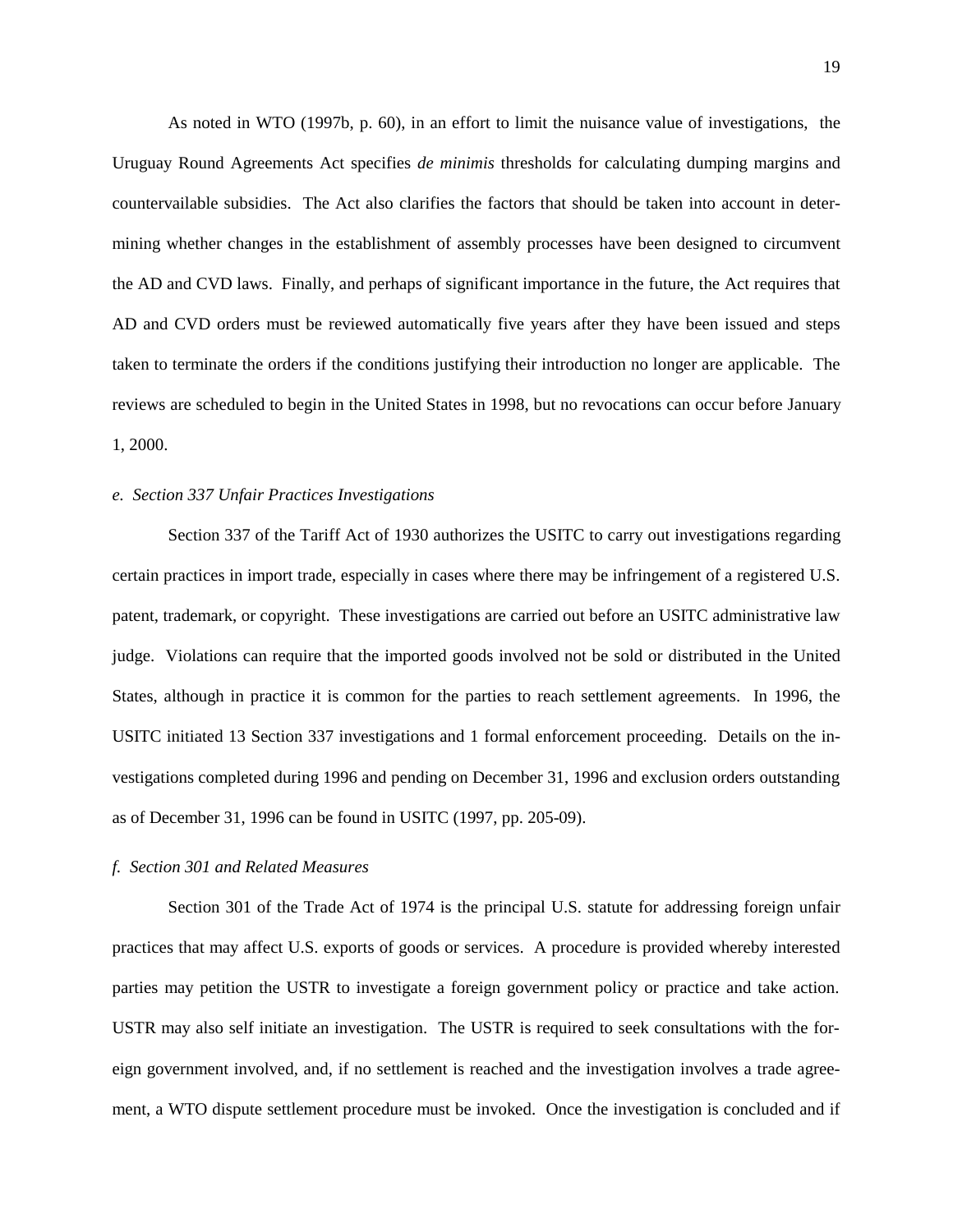no settlement is reached, the USTR will decide if any actions are to be taken to rectify damage being done to U.S. interests.

"Super 301" provisions were introduced in the Omnibus Trade and Competitiveness Act of 1988 and, after allowing them to lapse subsequently, they were reinstated on March 3, 1994. The USTR is required to submit a report to Congress on U.S. trade expansion priorities and to identify "priority foreign country practices" whose elimination would benefit U.S. exports. "Special 301" provides for investigation against "priority foreign countries" who may infringe on U.S. intellectual property rights (IPRs). In its annual *National Trade Estimates Report*, the USTR includes the following Special 301 categories: Priority Foreign Country list; Priority Watch List; Watch List; and Special Mention.<sup>15</sup>

An indication of Section 301 investigations active between October 1993 and July 1996 is provided in WTO (1997b, pp. 75-76). More recently, the following actions have been taken, according to the Super 301 annual review as of September 30, 1997:

- **Priority Foreign Country Practice. Korea barriers to auto imports**. Since Korea was judged to be unprepared to undertake the reforms necessary for a genuine opening of its market for imported automobiles, a Section 301 investigation will be initiated.
- **Japan Market Access Barriers to Fruit.** A Section 301 investigation will be initiated and a WTO panel requested to challenge the Japanese Government requirement of separate efficacy testing of certain quarantine treatments for each variety of imported fruit.
- **Canada Export Subsidies and Import Quotas on Dairy Products.** WTO dispute settlement procedures will be invoked in conjunction with a Section 301 investigation of Canada's subsidies on exports of dairy products and import quotas on milk.
- **EU Circumvention of Export Subsidy Commitments on Dairy Products.** WTO dispute settlement procedures will be invoked in conjunction with a Section 301 investigation of EU subsidies of exports of processed cheese.
- **Australia Export Subsidies on Automotive Leather.** WTO dispute settlement procedures will be invoked over concern that Australia's package of assistance to its automobile is not consistent with WTO subsidies rules.

<sup>&</sup>lt;sup>15</sup> For some recent results of Special 301 "out of cycle" reviews, see USTR Press Releases 97-93 (October 27, 1997) and 98-03 (January 15, 1998). These are available on the USTR Home Page at WWW.USTR.GOV.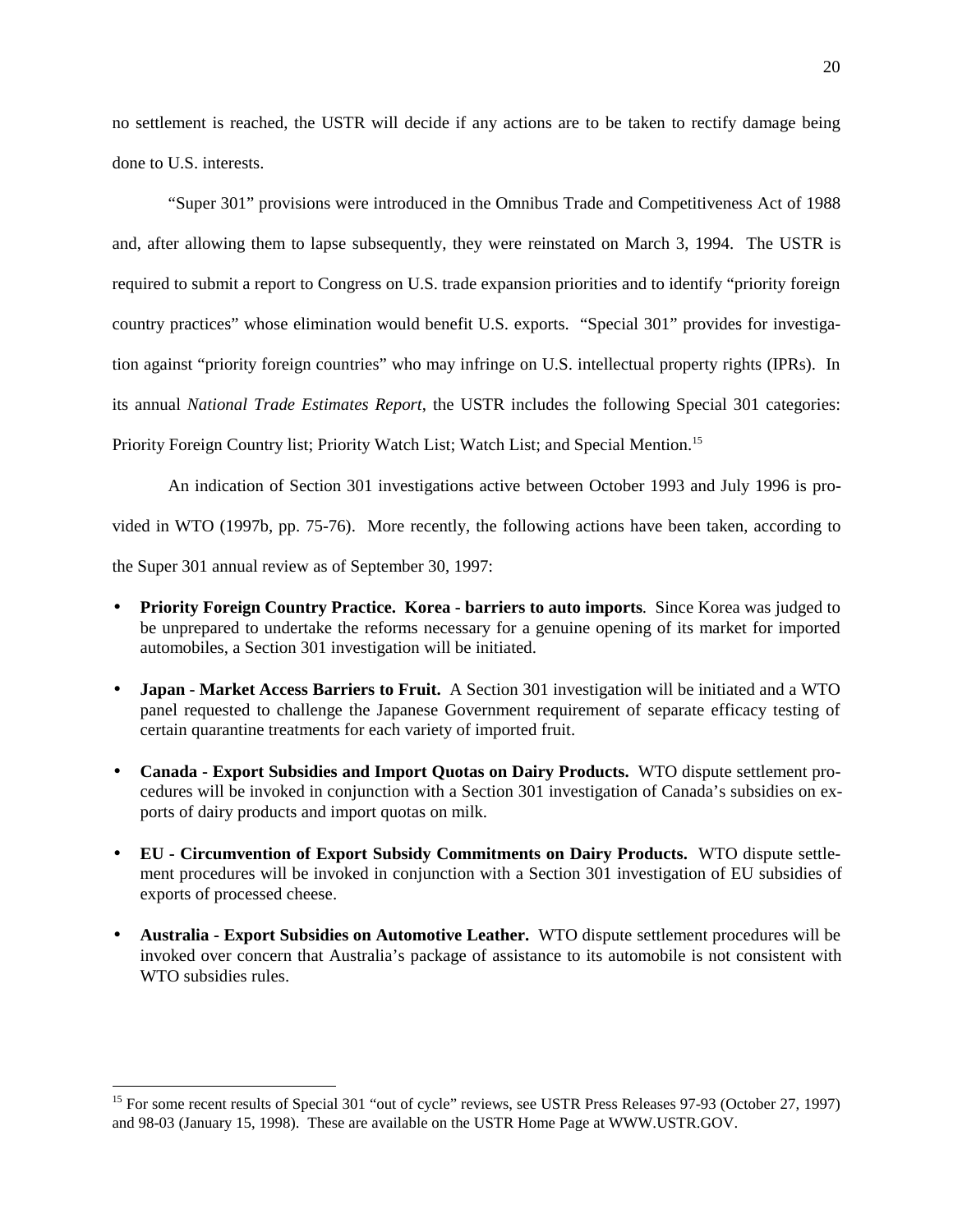# *g. Telecommunications*

Section 1377 of the Omnibus Trade and Competitiveness Act of 1988 requires the USTR to undertake annual reviews of the operation and effectiveness of U.S. telecommunications trade agreements. The 1996 review, completed on March 31, 1996, focused on implementation of agreements with Korea and Japan. No violations were found with respect to Japan. Intensive negotiations were conducted with Korea regarding improvement of government procurement procedures and other aspects of market access. Korea was identified as a "priority foreign country" under Section 1374 of the Trade Act on July 26, 1996, but thus far no resolution of the issues has been achieved. Mexico was cited for not fulfilling certain elements of its NAFTA telecommunications obligations with regard especially to acceptance of test data related to product safety of telecommunications equipment and standards for network terminal attachment equipment. Discussions on these issues are ongoing.

# *h. Government Procurement*

Title VII of the 1988 Omnibus Trade and Competitiveness Act requires the USTR to report annually on countries that are in violation of their obligations under the WTO Government Procurement Agreement (GPA) as well as non-signatory countries that are judged not to apply transparent and competitive procurement procedures and that may show evidence of corruption and bribery in procurement practices. No countries were identified in 1995. Germany was cited for a persistent pattern of discrimination in the heavy electrical equipment sector in 1996, and it subsequently agreed to pursue legislation to help correct the problems involved. Since May 1993, the United States has excluded most EU suppliers from U.S. federal procurement for telecommunications, and, in return, the EU has rejected procurement bids below certain thresholds.

### *i. Agreement on Textiles and Clothing*

The Agreement on Textiles and Clothing (ATC) was negotiated during the Uruguay Round in connection with the phasing out of the Multifiber Arrangement (MFA) of quotas over a 10-year period. The ATC permits the use of "transitional safeguards" to impose quotas on products not previously sub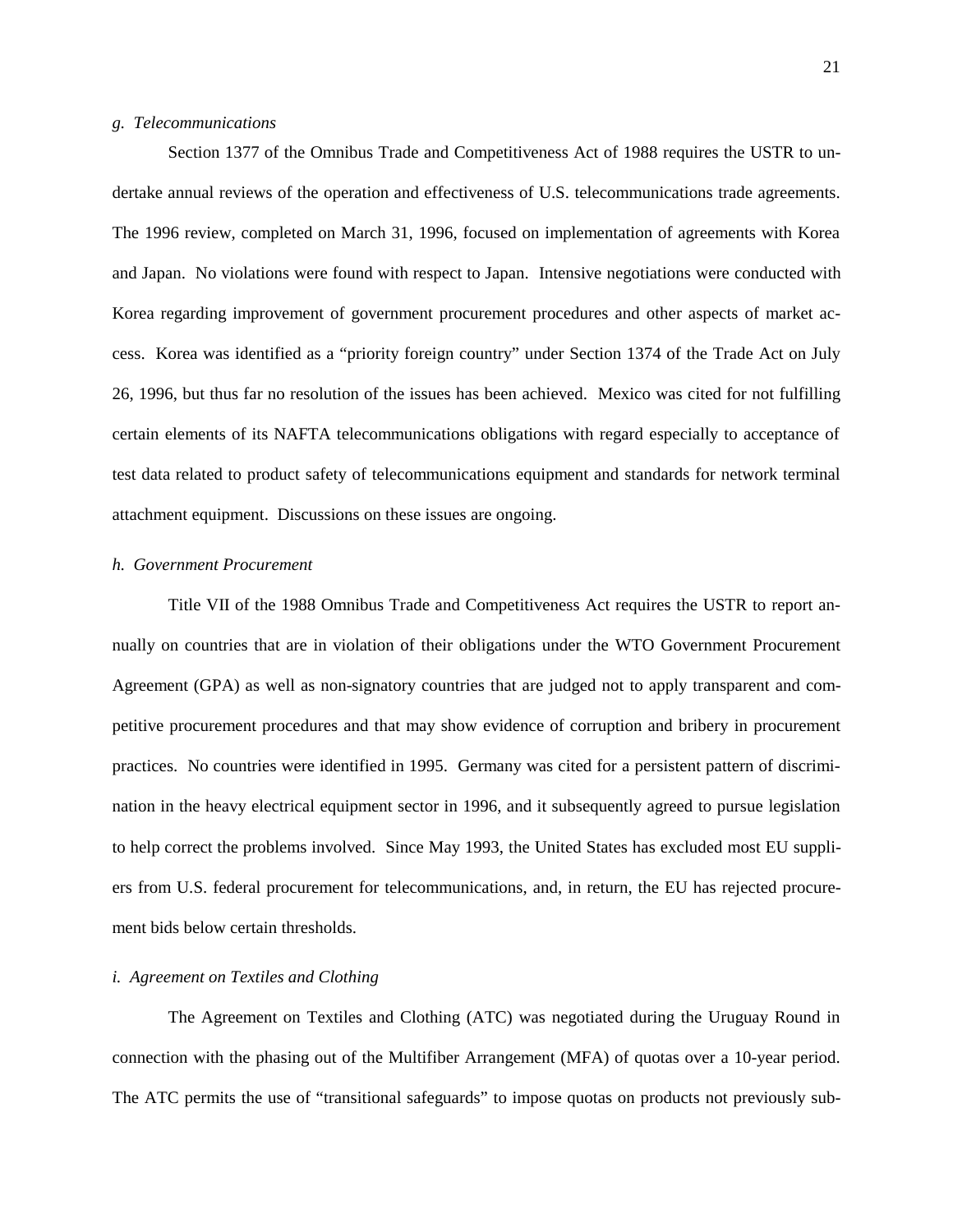ject to quotas and not yet phased out from the MFA. In 1995, there were 28 calls for quotas which involved requests for consultations with foreign suppliers to establish the quotas. Fifteen of these calls were later rescinded as not being warranted due to improved market conditions. In 1996, there were two calls for quotas. Two of the 1995 calls were challenged in 1996 by Costa Rica and India to be reviewed by the Textile Monitoring Board established in the WTO to supervise implementation of the ATC. In both cases, WTO dispute settlement panels ruled that serious injury could not be demonstrated and that the U.S. import quotas should be removed. The United States also has quota arrangements with non-WTO members, especially China where, as noted, there have been continuing disputes over transshipments through Hong Kong in particular.

#### *j. Generalized System of Preferences (GSP) and Caribbean Basic Initiative (CBI) Programs*

Under the GSP and CBI programs, the benefits to developing countries can be withdrawn to encourage the elimination or reduction of barriers to trade in goods, services, and investment, to enhance worker rights, and to improve IPR protection. In recent years, actions have been taken against Argentina, Pakistan, Thailand, Maldives, Dominican Republic, Guatemala, El Salvador, Honduras, Philippines, Belarus, Switzerland, Panama, Paraguay, Turkey, and Indonesia.

#### 6. U.S. AGRICULTURAL TRADE POLICIES

Under the WTO Agreement on Agriculture, all U.S. quantitative import restrictions have been converted to their tariff equivalents, and tariffs, export subsidies, and domestic agricultural support measures have been bound. Furthermore, under the Federal Agricultural Improvement and Reform (FAIR) Act of 1996, most direct production support is converted into direct income support that will decline over seven years. These income support expenditures have been set below previous direct government payments. The FAIR Act also allocates funds for export subsidies under the Export Enhancement Program and for export credit guarantees. Non-price support is provided by the Foreign Market Development Program, the Targeted Export Assistance Program, and the Market Promotion Program.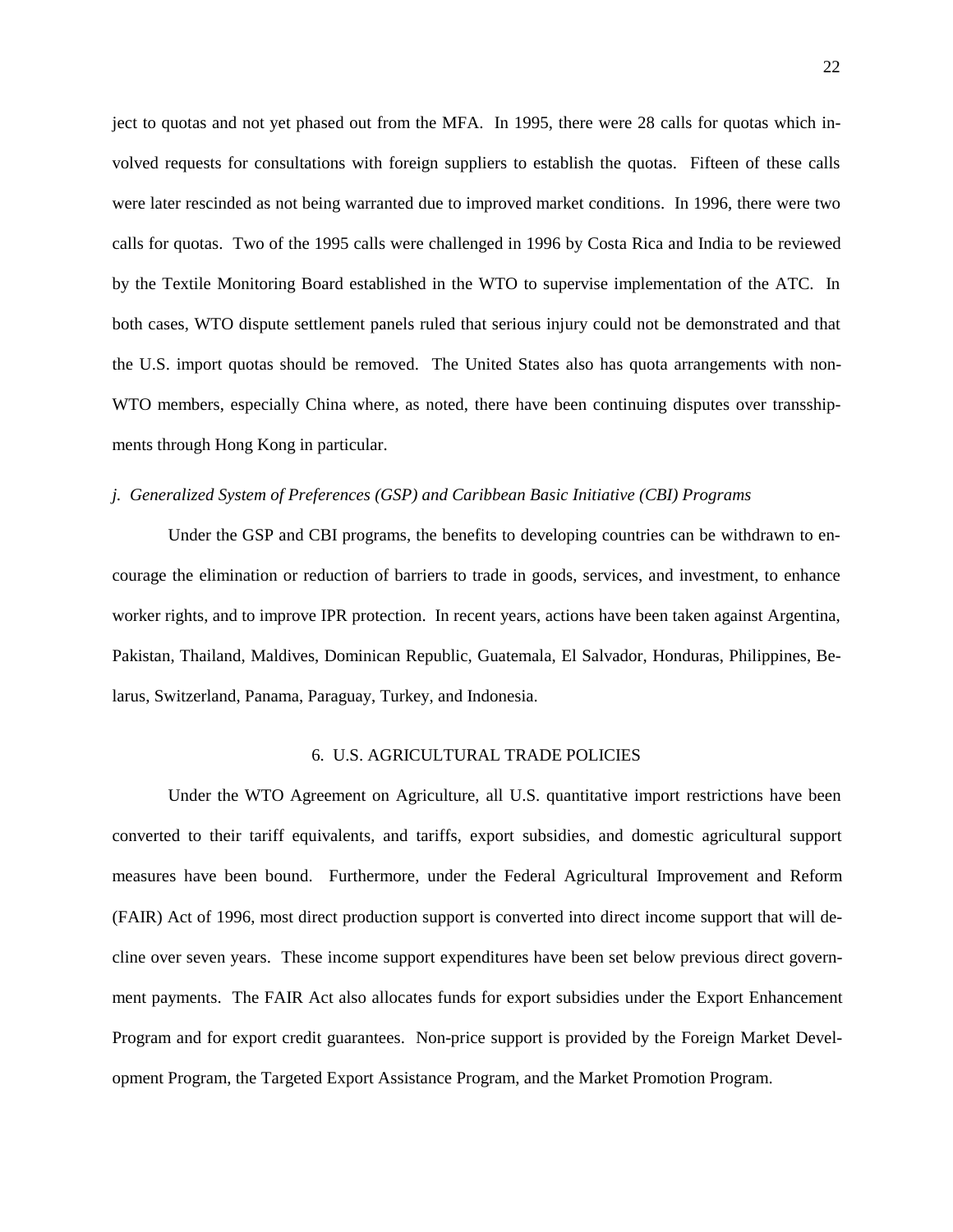Under the Special Safeguard provisions of the WTO agreement on Agriculture, the United States has reserved the right to apply increased tariffs on an automatic basis when import prices are below the average prices for 1986-88 for imports under tariff quotas. Twenty-four such actions were taken in 1995. Agricultural imports are also eligible for trade protection, and some producers receive preferences under public procurement. Since 1994, there have been two AD investigations covering garlic imports from China and canned pineapple from Thailand. As of December 31, 1995, there were 17 AD and ten CVD measures on agricultural products still in force. In addition, under Section 201-204 of the Trade Act of 1974, AD investigations were carried out by USITC. As noted above, imports of tomatoes from Mexico were made subject in 1996 to a five-year suspension arrangement that specified a set minimum reference price. Also, as already discussed, there have been numerous actions taken in the WTO involving U.S. agricultural exports, including Korean sanitary and phytosanitary (SPS) measures involving shelf-life requirements for imported food, EU barriers on imports of hormone-treated beef and import licensing of bananas, and Japan's SPS restrictions on imported apples.

#### 7. CONCLUSIONS AND IMPLICATIONS

An effort has been made in this paper to present the highlights of U.S. trade policies and related activities since the advent of the WTO at the beginning of 1995. It should be evident that U.S. trade policies cover a broad spectrum of activities, including multilateral, regional, bilateral, and trade-remedy measures, and that there are diverse interests at work in influencing the direction and content of these policies. Some of the important conclusions suggested by our overview are as follows:

1. The conclusion of the Uruguay Round of multilateral trade negotiations and creation of the WTO mark a major turning point in the institutional structure governing international trade relations. It is quite remarkable that a number of potentially far reaching agreements were concluded in the Uruguay Round, and WTO member countries have been actively engaged in implementing these agreements and concluding new agreements covering trade in such sectors as telecommunication products and services and financial services.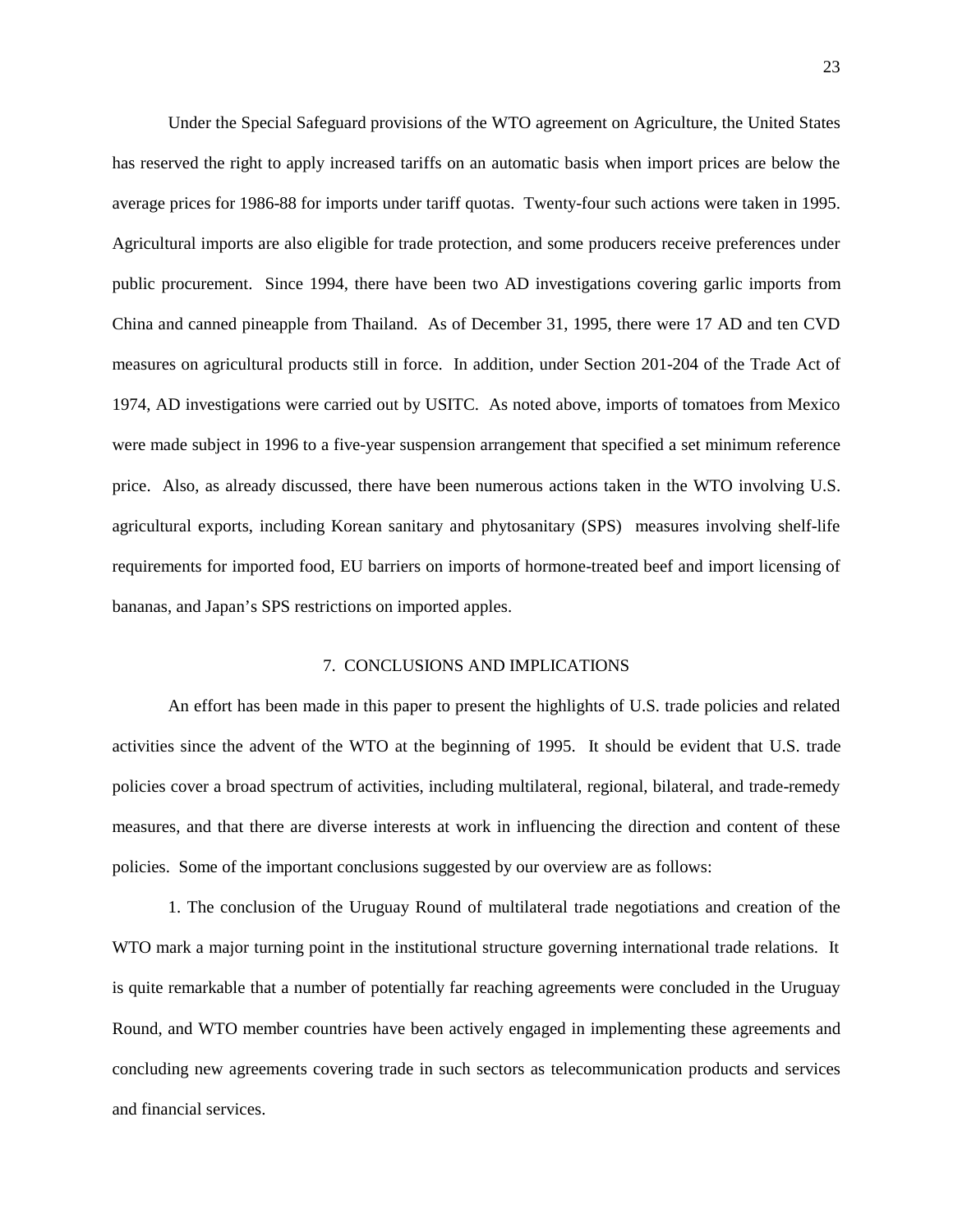2. There is ample evidence that the United States and many other WTO member countries, both industrialized and developing, have made very substantial use of the newly strengthened dispute settlement mechanism in the past three years. If this continues, it can only serve to enhance the role of the WTO in overseeing the functioning and effectiveness of the multilateral trading system.

3. The NAFTA is the primary regional trading arrangement in which the United States is currently involved. While negotiated reductions in tariffs and other trade barriers are being phased in, a number of frictions have marked U.S. trade relations with Canada and Mexico. In some cases, the resolution of these frictions has involved reduction or removal of trade impediments, but there have been some noteworthy examples of cases in which protectionist measures have been imposed, prime examples being the restraint arrangements limiting U.S. imports of Canadian softwood lumber and Mexican tomatoes.

4. The United States is currently deeply involved in discussions and meetings designed to promote regional arrangements by means of a FTAA and through APEC. Such new arrangements are on the agenda for the new millenium, but it remains to be seen if and how they may come to fruition and how they will fit into the WTO multilateral system.

5. A great deal of U.S. trade activities involve bilateral relations with major trading partners. Some of these activities are coordinated with the WTO, but there are others in which the United States bypasses the WTO and acts more directly with its national interests foremost in mind. When the United States pursues bilateral consultations and negotiations, the objectives are often to seek improved market access for U.S. exporters. To the extent that this results in a lowering of sectoral trade barriers, both U.S. and other exporters would benefit. But there may be instances in which the United States exerts bilateral pressures to limit imports, as in the case of textiles and clothing quotas, or is representing the interests of particular U.S. firms. In an ideal world, the United States would look to the WTO to represent its national interests in the multilateral trading system. But so long as large countries can use their political muscle to achieve national objectives, bilateral pressures will continue to be important.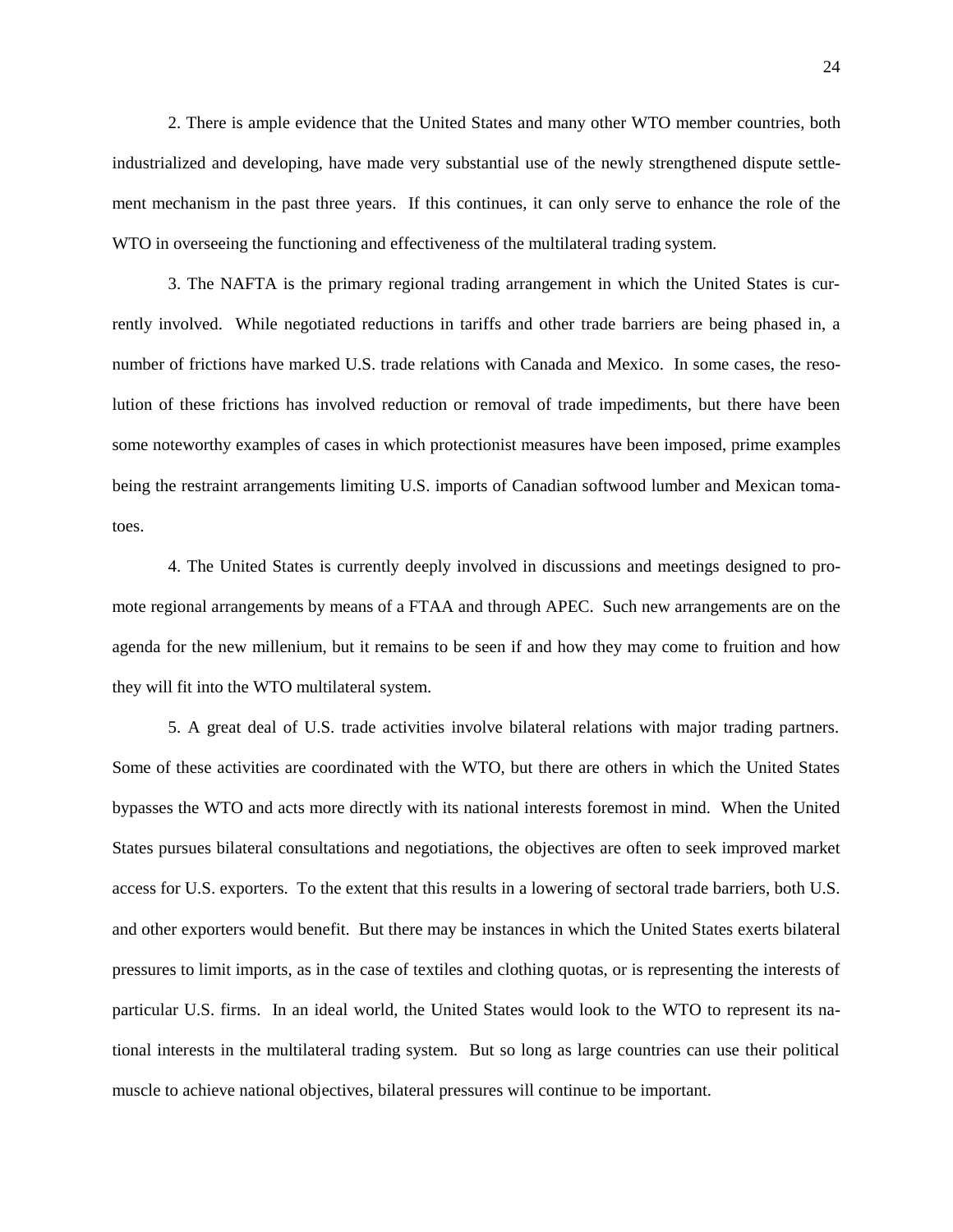6. The United States has available a variety of trade-remedy measures that are designed to deal with upsurges in imports and especially alleged unfair trading practices of foreign firms and governments. The United States has for some time made comparatively little use of safeguard measures and has relied much more on AD and CVD measures to deal with alleged unfair trade. What is noteworthy is that there has been a significant decline in both AD and CVD actions in recent years. This may reflect the very favorable macroeconomic conditions that have continued to exist in the United States, thus lowering the probability of a finding of serious injury in cases in which an AD or CVD petition were to be filed. With the onset and continuance of the Asian currency crises since the summer of 1997, the currencies of several Asian countries have depreciated markedly. As a consequence, U. S. imports from these countries have increased considerably in the fall of 1997 and into 1998. To the extent that these imports may displace expenditures on U.S. produced goods and in view of the decline in U.S. exports that will occur as Asian economic growth slackens, it is quite possible that we will witness increasing resort to AD and CVD actions on the part of U.S. firms. But a possible offsetting element here could be that such measures are now subject to stricter oversight and time limits as the result of the Uruguay Round agreements.

7. The use of Section 301 and other unilateral measures such as the Helms-Burton Act and Iran-Libya Sanctions Act continues to be a serious irritant in U.S. relations with its major trading partners. It is conceivable that such unilateral measures may become less common or have a lesser harassment effect to the extent that they are made subject to WTO dispute settlement procedures. But this will depend on the political forces that govern U.S. foreign policy.

In the Introduction to the paper, it was noted that U.S. trade policies are influenced by a variety of constituent interest groups. An important subject for future research would thus be to focus explicitly on how these different groups bring their influence to bear on the making of U.S. trade policies and how the Executive Branch and Congress respond to the pressures being exerted. Further, looking back at the past three years of U.S. trade policy activities since the creation of the WTO, we would like to know how to interpret whether and the extent to which these activities have worked on balance in a liberalizing or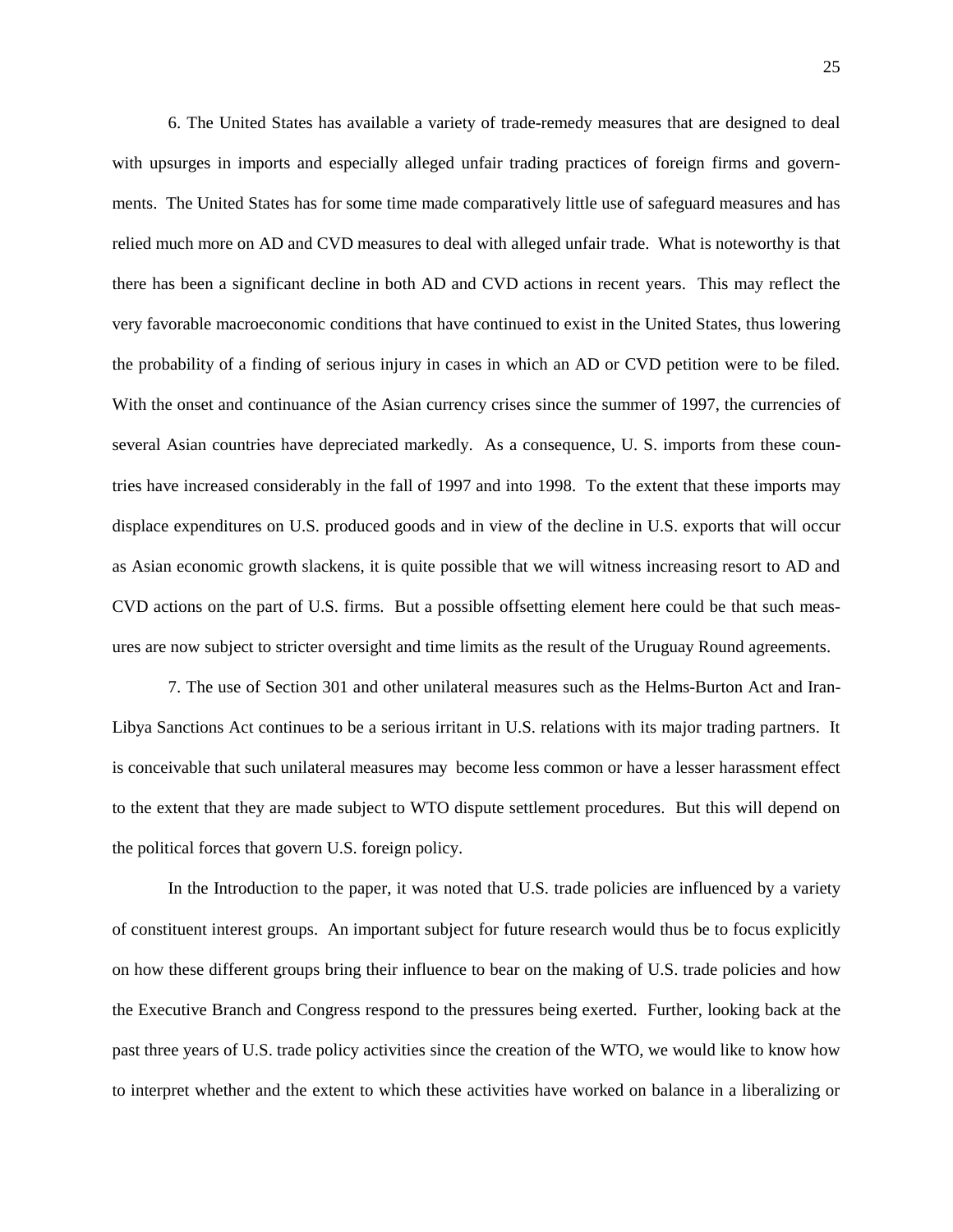protectionist direction. One way to approach this would be to use a partial equilibrium framework to consider the individual activities and sum them up. Another and probably more fruitful way would be to incorporate measures of the various policy activities into a general equilibrium framework, using a computable general equilibrium (CGE) trade model for this purpose.

A consideration of central importance to future U.S. trade policies is how the Executive Branch proposes to deal with the extension of fast-track negotiating authority in 1998 and beyond. There is still ample scope for pursuing trade-policy objectives even without fast track so long as any agreements reached do not require the U.S. Congress to prepare implementing legislation. Nonetheless, the Administration's ability to engage in multilateral liberalization negotiations will be seriously hampered if it is possible for Congress to amend agreements that may be reached. This will be the case as well for regional initiatives such as the expansion of NAFTA, creation of a FTAA, and APEC liberalization.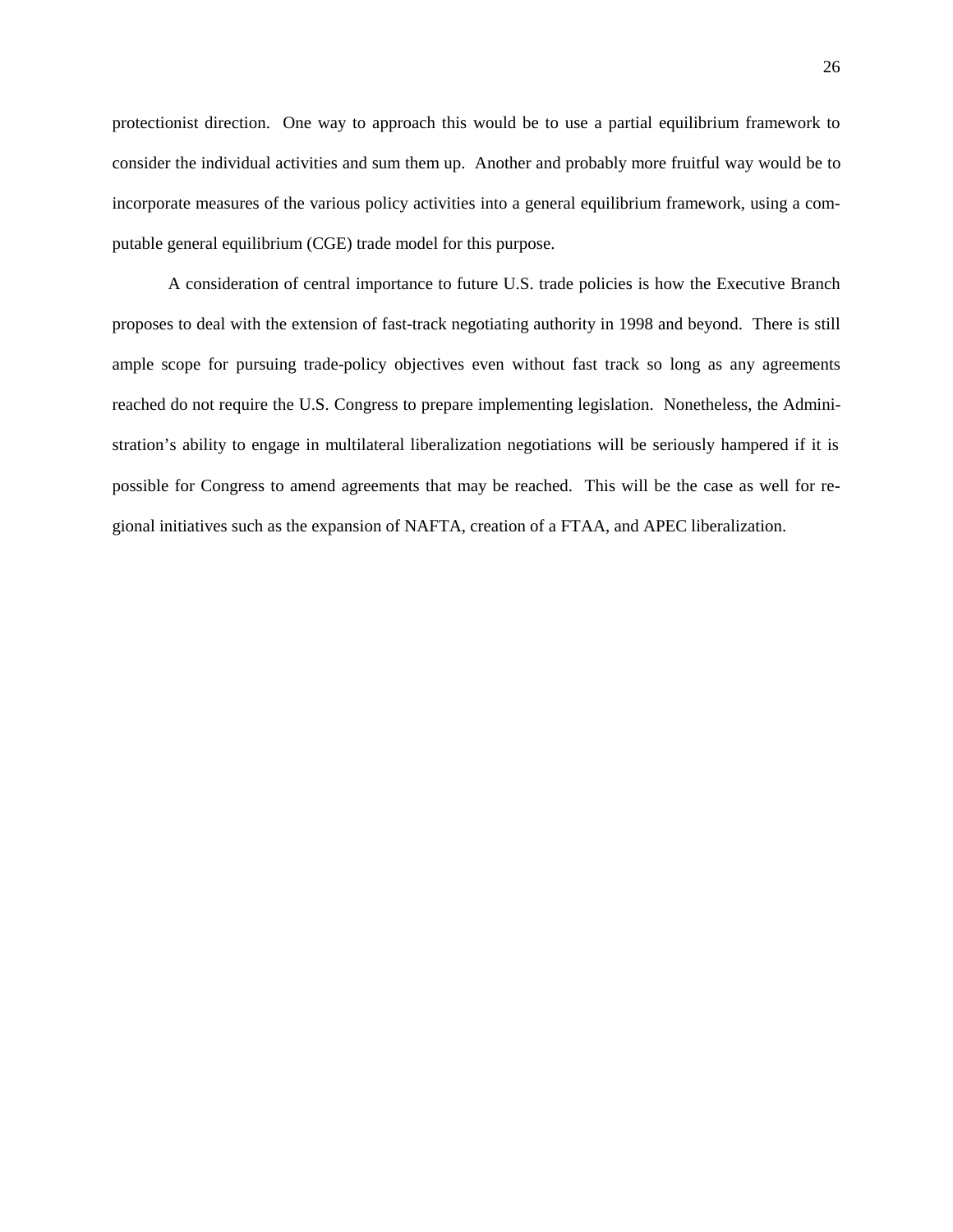#### **References**

- Deardorff, Alan V. and Robert M. Stern. 1997a. "An Overview of the Choices and Consequences of U.S. Trade Policies," in Alan V. Deardorff and Robert M. Stern (eds.), *Representation of Constituent Interests in the Design and Implementation of U.S. Trade Policies: The Sweetland Conference.* Ann Arbor: University of Michigan Press, forthcoming.
- Deardorff, Alan V. and Robert M. Stern (eds.). 1997b. *Representation of Constituent Interests in the Design and Implementation of U.S. Trade Policies: The Sweetland Conference.* Ann Arbor: University of Michigan Press, forthcoming.
- Jackson, John H. 1997. "Dispute Settlement in the WTO: Policy and Jurisprudential Considerations," paper presented at Workshop on "Trade Policy and the Public Interest," University of Michigan (November 14).
- Krueger, Anne O. 1996. *The Political Economy of American Trade Policy*. Chicago: University of Chicago Press.
- President of the United States. 1997. *Study on the Operation and Effects of the North American Free Trade Agreement.* Washington, D.C. (July).
- Stern, Robert M. 1997. "Constituent Interest Group Influences on U.S. Trade Policies Since the Advent of the WTO," presented at "Workshop on Trade Policy and the Public Interest," University of Michigan, November 14, 1997.
- United States International Trade Commission. 1996. *The Year in Trade: Operation of the Trade Agreements Program During 1995, 47th Report,* USITC Publication 2971*.* Washington, D.C.: USITC (August).
- United States International Trade Commission. 1997. *The Year in Trade: Operation of the Trade Agreements Program During 1996, 48th Report*, USITC Publication 3024. Washington, D.C.: USITC (April).
- United States Trade Representative. 1997a. *Identification of Trade Expansion Priorities Pursuant to Executive Order 12901.* Washington, D.C.: USTR (October 1).
- United States Trade Representative. 1997b. *1997 Trade Policy Agenda and 1996 Annual Report of the President of the United States on the Trade Agreements Program.* Washington, D.C.: USTR, available on Webmaster @ USTR - 3 March.
- World Trade Organization. 1997a. *Overview of the State-of-play of WTO Disputes*. Geneva: WTO, available on www.wto.org.
- World Trade Organization 1997b. *Trade Policy Review: United States, 1996.* Geneva: WTO (February).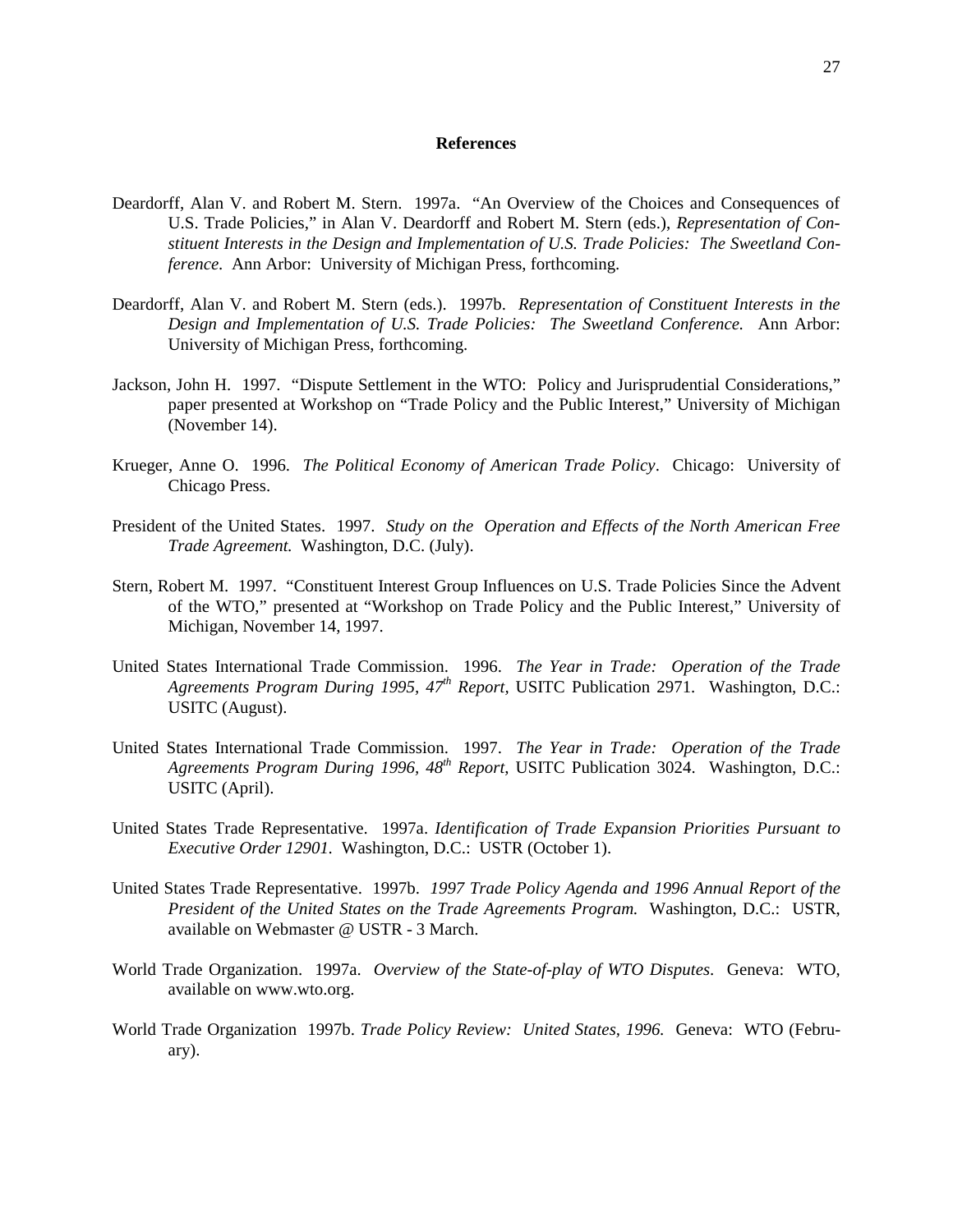### TABLE 1

### Summary Agenda and Results of the December 1996 Singapore Ministerial Conference

#### **Uruguay Round implementation**

• Numerous reporting requirements for far-reaching and technically complex disciplines have made it difficult for many countries to comply both administratively as well as substantively with the up to 22 agreements that comprise the Uruguay Round Agreements (URA). The ministers' foremost priority at Singapore was to review the considerable backlog of notifications and consider what improvements could be made to help existing URA mechanisms work better to ensure full compliance with current obligations.

#### **Built** in **agenda**

- Services negotiations continued after the Dec. 1993 Uruguay Round conclusion in the areas of financial services, movement of natural persons, basic telecommunications, and maritime transport, and were scheduled to conclude respectively by June 1995, June 1995, April 1996, and June 1996. These sectoral negotiations have been extended for the most part due to inadequate concessions in the never-before-negotiated area of services. Ministers hoped that the SMC would reinvigorate these talks, especially those on basic telecommunications rescheduled to conclude in February 1997.
- In addition, the current URA contain provisions that already call for either new negotiations at specified future dates (agriculture, services by 2000) or for periodic reviews at various times of virtually every major agreement (e.g. textiles, subsidies, antitdumping, intellectual property, dispute settlement, the U.S. "Jones" Act) that set in motion implementation discussions that in effect amount to much the same thing.
- The Committee on Trade and Environment, established by the April 1994 Marrakesh Ministerial Conference, presented its initial findings to the SMC.

#### **Tariff initiatives**

- Australia and Canada proposed that the SMC act as catalyst to liberalize market access over and above that in the existing URA and "built-in" agenda negotiations, both calling formally for new tariff cuts on industrial products to be put on the WTO agenda.
- The EU and the United States advanced sectoral tariff elimination in pharmaceuticals and information technology—the latter leading to the Information Technology Agreement (ITA) presently set to enter into force on July 1, 1997 for completion by 2000.

#### **Least developed countries**

Least developed countries (LLDCs) have not integrated themselves into the world economy over the past decade to the degree that developing countries have. Studies by the World Bank and others have concluded that some reforms in the URA could result in a worsening of the terms of trade for LLDCS. The WTO Director-General and several key developed country participants urged that the SMC highlight the plight of such countries and adopt measures to address this problem.

#### **New issues**

• Proposals for launching additional WTO work on "new" issues were put forward by various participants, with intense discussions of possible new issues for WTO consideration held before the SMC. Mentions of labor standards, regionalism, competition policy, investment, and government procurement reached the final declaration, whereas other issues were also discussed such as a review of WTO rules in light of the spread of regional trading blocs and the increased "globalization" of the world economy.

Source: USITC (1997, p. 16).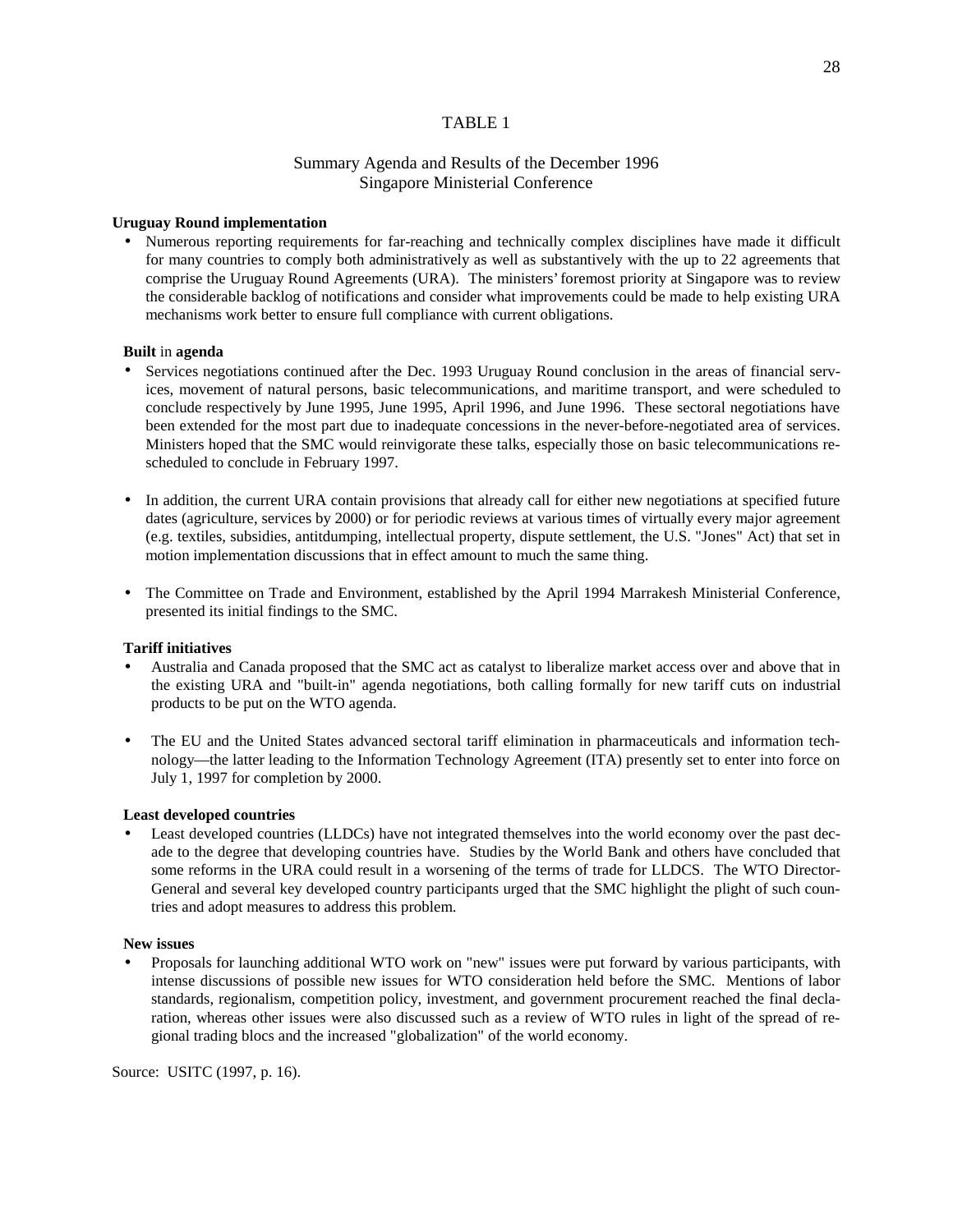|                                | Respondents   |            |                        |                |            |                    |
|--------------------------------|---------------|------------|------------------------|----------------|------------|--------------------|
|                                | United        |            | European               | Other Ind.     | Developing |                    |
| Complaints by                  | <b>States</b> | Japan      | Community <sup>a</sup> | Countries      | Countries  | Total <sup>b</sup> |
|                                |               |            |                        |                |            |                    |
| <b>United States</b>           |               | 5          | 13                     | 5              | 18         | 41                 |
| Japan                          |               |            |                        |                | 3          | 4                  |
| <b>European Communities</b>    | 7             | 5          |                        |                | 13         | 26                 |
| Other Industrialized Countries |               |            |                        | 2              | 8          | 15                 |
|                                |               |            |                        |                |            |                    |
| Developing Countries           | <u> 15</u>    |            | 10                     | $\overline{2}$ | 12         | <u>39</u>          |
|                                |               |            |                        |                |            |                    |
| Total <sup>b</sup>             | 23            | <u> 11</u> | $\overline{27}$        | <u> 10</u>     | <u>54</u>  | <u>125</u>         |
|                                |               |            |                        |                |            |                    |

# TABLE 2 WTO Disputes: Consultation Requests January 1, 1995 to January 16, 1998

<sup>a</sup>Includes complaints against the European Communities (EC) as well as individual EC member countries.

<sup>b</sup>Totals reflect individual cases involving more than one country requesting consultation with respondent.

Source: World Trade Organization, "Overview of the State-of-play of Disputes," http://www.wto.org./wto/dispute/bulletin.htm, January 16, 1998.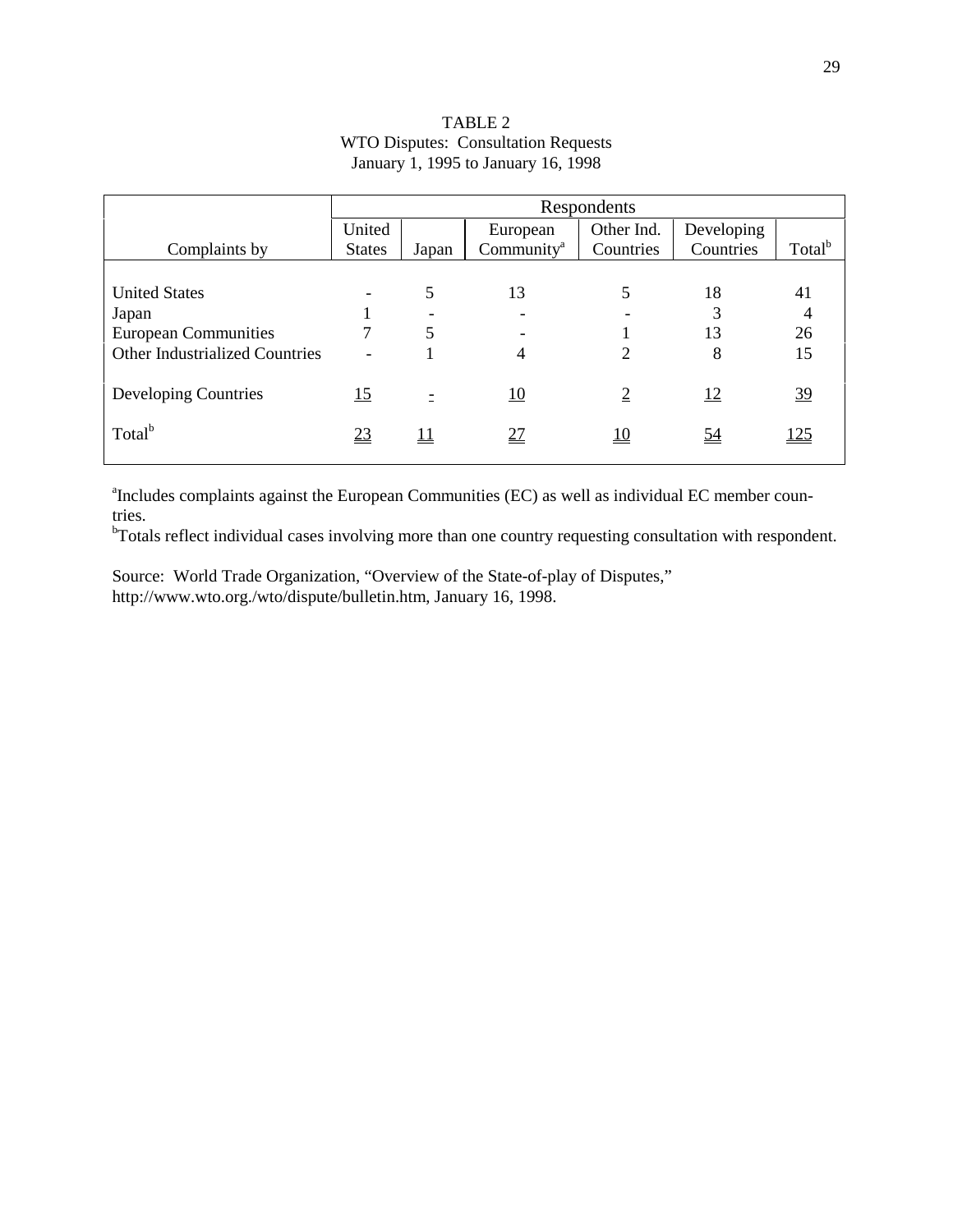# TABLE 3

# U.S. Dispute Settlement Complaints Invoked in the WTO, Year Ending October 1, 1977

During the past year, USTR has invoked WTO dispute settlement procedures to challenge a wide variety of foreign government practices, covered by the *broad range* of agreements administered by the WTO, seeking to enforce the rules on tariffs, agriculture, services, intellectual property rights, antidumping measures, and sanitary and phytosanitary measures. Those complaints include challenges of:

- **Argentina's** import duties on footwear, textiles, and apparel that exceed the maximum to which Argentina is committed under WTO tariff rules;
- licensing requirements in **Belgium** that discriminate against U.S. suppliers of commercial telephone directory services;
- **Brazilian** government measures that give certain benefits to manufacturers of motor vehicles and parts, conditioned on compliance with average domestic content requirements, trade-balancing and local content requirements with regard to inputs;
- the failure of **Denmark** to provide adequate measures to enforce intellectual property rights;
- reclassification by the **European Union**, the **United Kingdom**, and **Ireland** of certain computers and computer-related equipment to different tariff categories with higher tariff rates;
- important restrictions on more than 2700 agricultural, textile and industrial products imposed by **India** for which India can no longer claim a justification for balance-of-payments reasons;
- **Indonesia's** programs granting preferential tax and tariff benefits to producers of automobiles based on the percentage of local (Indonesian) content of the finished automobile;
- **Ireland's** failure to expeditiously bring its copyright laws into compliance with the WTO agreement on intellectual property rights;
- **Japan's** barriers to market access for photographic film and paper, and barriers to distribution and retail services in Japan;
- **Korea's** taxes on Western-style distilled spirits that are higher than those assessed on the traditional Korean-style spirit *soju*;
- an antidumping action by **Mexico** of high-fructose corn syrup imports from the United States that does not conform to WTO procedures;
- a licensing system in the **Philippines** that discriminates against U.S. exports of pork and poultry; and
- the failure of **Sweden** to provide adequate measures to enforce intellectual property rights.

Source: USTR (1997a, p. 4).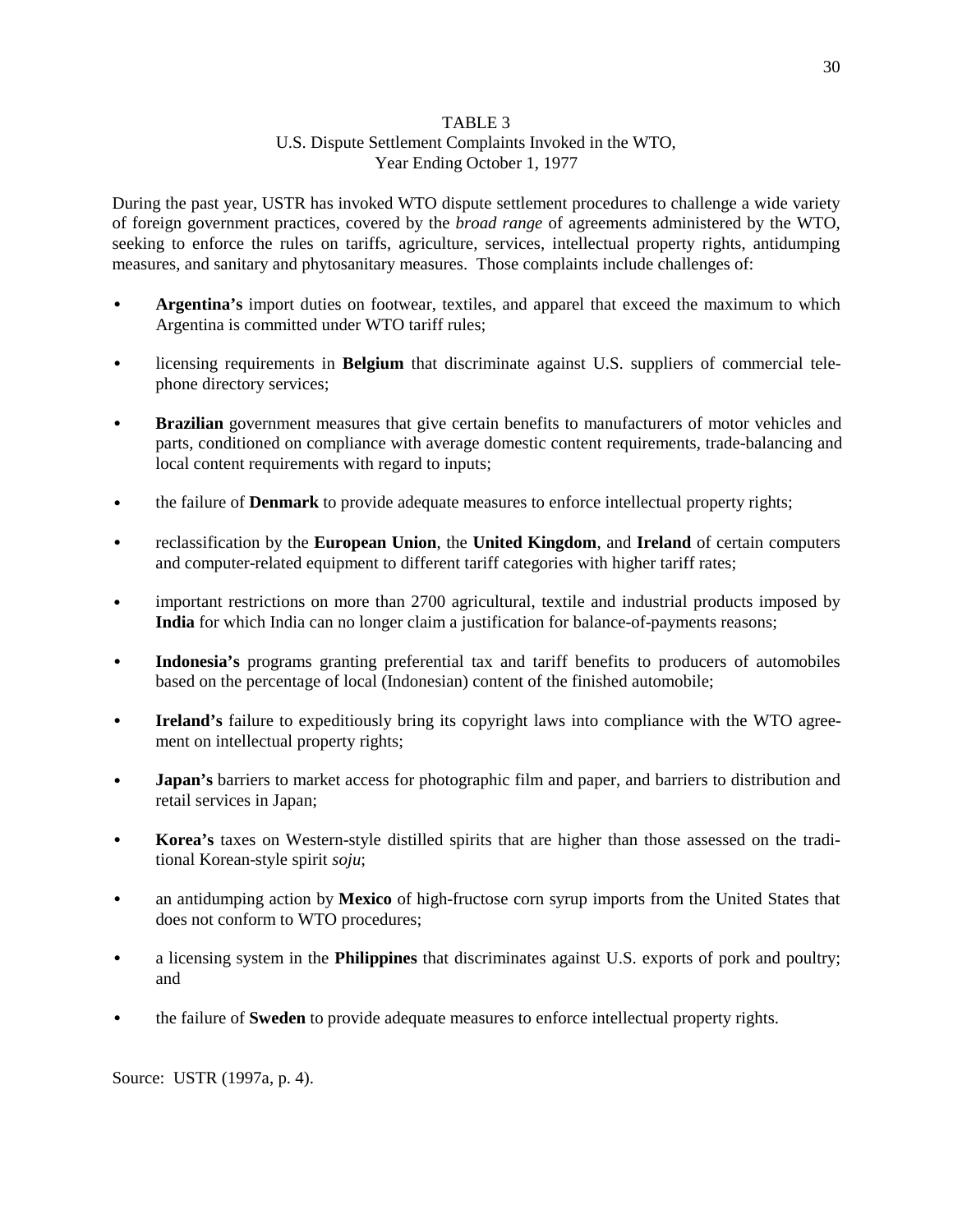# TABLE 4

# WTO Dispute Settlement Panel Decisions Favorable to the United States, January 1995 to October 1997

- **Japan liquor taxes.** The United States joined by the EU and Canada successfully challenged a discriminatory Japanese tax scheme that placed high taxes on whisky, vodka, and other Westernstyle spirits, while applying low taxes to a traditional Japanese spirit (shochu). This was an important victory for the U.S. distilled spirits industry, whose exports to Japan have reached \$100 million per year even in spite of the heavy Japanese taxes. Japan has already enacted legislation that is a major step toward eliminating the problem. The excise taxes on whisky and other brown spirits are being dramatically reduced, starting in October 1997, and the excise tax on shochu will be increased. The results will be a drastic tax cut for U.S. brown spirits exports.
- **Canada restrictions on magazines.** The United States successfully challenged a recently enacted Canadian law that placed a high tax on American magazines containing advertisements directed at a Canadian audience. This tax, which was the latest in a series of Canadian government measures designed to protect the Canadian magazine industry from U.S. competition, was specifically calculated to put the Canadian edition of *Sports Illustrated*, published by the Canadian subsidiary of Time Warner, Inc., out of business. By ruling in favor of the United States, this case makes clear that WTO rules prevent governments from using 'culture' as a pretense for discriminating against imports.
- **EU banana imports.** The United States joined Ecuador, Guatemala, Honduras, and Mexico in challenging an EU import program that gave French and British companies a big share of the banana distribution services business in Europe that U.S. companies had built up over the years. Ruling against the EU, the WTO panel and Appellate Body found that the EU banana import rules violated both the General Agreement on Trade in Services and the General Agreement on Trade in Goods by depriving U.S. banana distribution services companies and Latin American banana producers of a fair share of the EU market.
- **EU hormone ban.** Both the United States and Canada challenged Europe's ban on the use of six hormones to promote the growth of cattle, and a WTO panel agreed that the EU has no scientific basis for blocking the sale of American beef in Europe. This is a sign that the WTO dispute settlement system can handle complex and difficult disputes where a WTO member attempts to justify trade barriers by thinly disguising them as health measures. The panel affirmed the need for food safety measures to be based on science, as they are in the United States. In addition to potentially affecting over \$100 million in U.S. beef exports annually, this ruling sets an important precedent that will act to protect other U.S. exporters from unscientific and unjustified trade barriers in the future. The panel ruling was upheld by the WTO Appellate Body on January 15, 1998.
- **India patent law.** The United States obtained a panel ruling against India on September 5, 1997 for failing to provide procedures for filing patent applications for pharmaceuticals and agricultural chemicals, as required by the WTO agreement on intellectual property protection. Besides serving notice that the United States expects all WTO members, including developing countries, to carry out their WTO obligations concerning intellectual property rights, this case also demonstrates that the WTO dispute settlement mechanism can play an important role in protecting American rights and interests in this field. The panel decision was upheld by the WTO Appellate Body in December 1997.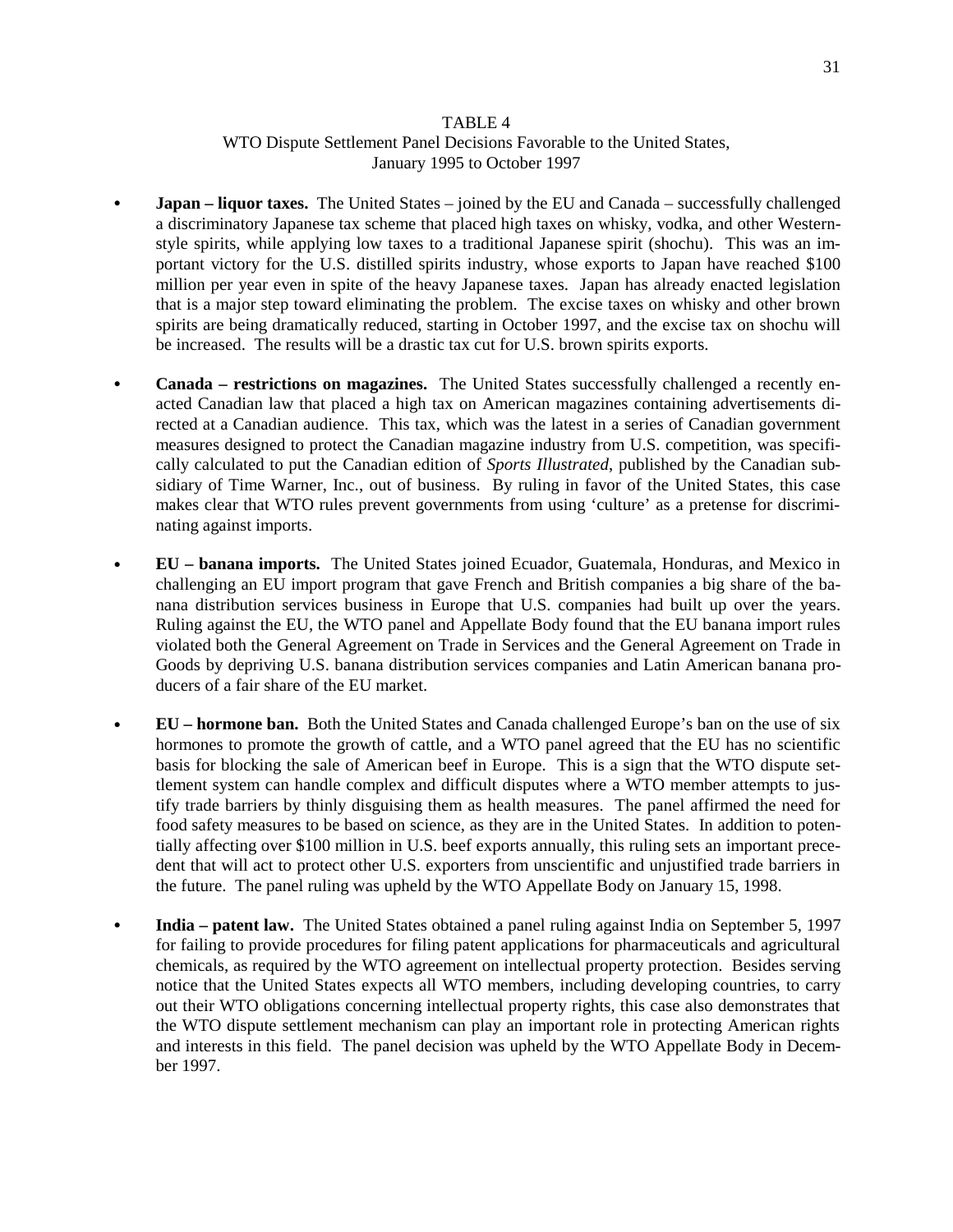• **Argentina -- specific duties and taxes on imports.** A WTO panel found that Argentina's specific duties on textiles and apparel to be excessive and in violation of WTO rules, and that Argentina's 3 percent tax on most imports to violate GATT Article VIII. The specific duties were judged to exceed the ad valorem bound rates on certain products.

Source: USTR (1997a, p. 16).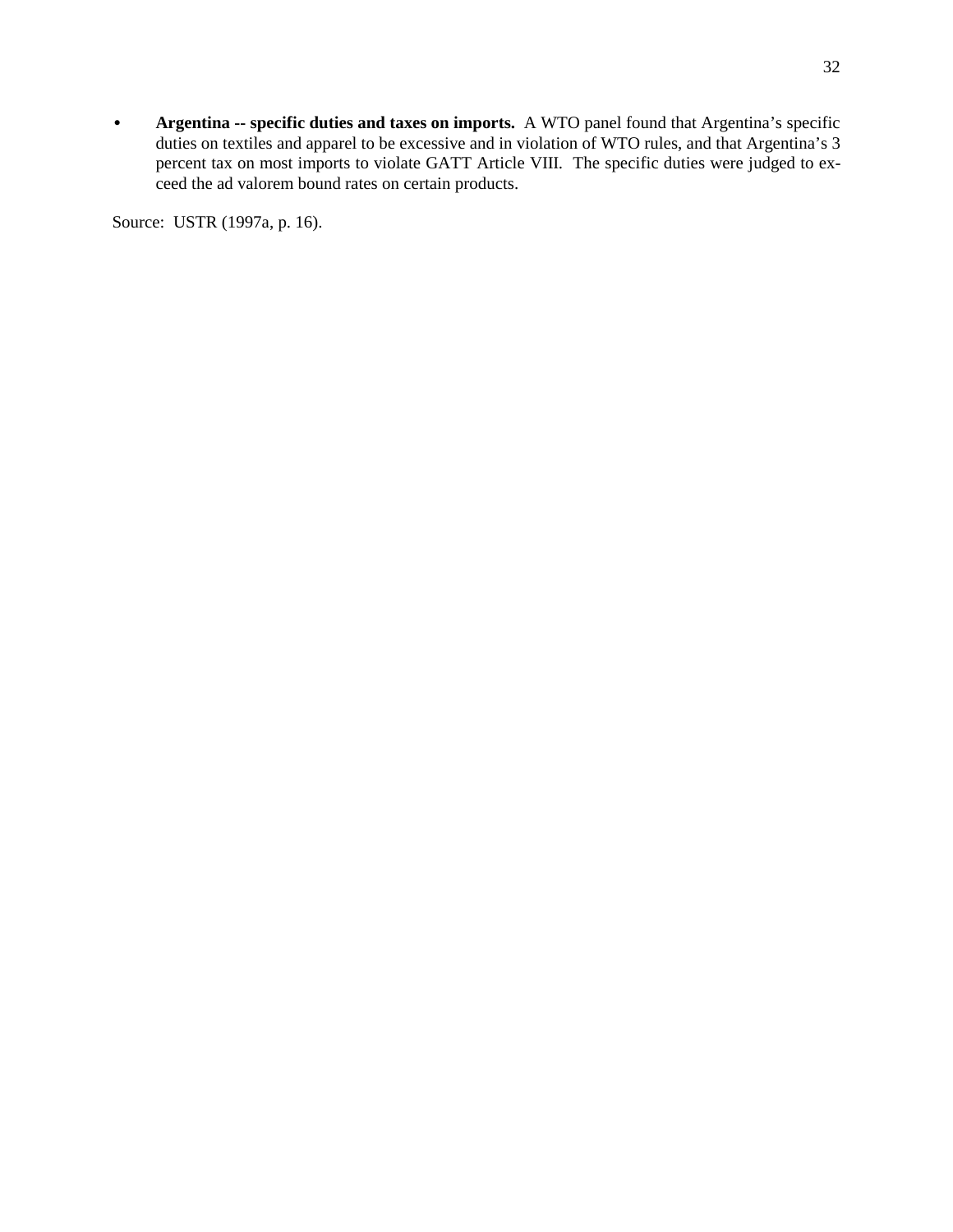# TABLE 5

# U.S. Dispute Settlement Consultations Favorable to the United States Without Creation of a Panel, January 1995 to October 1997

- **Korea shelf-life requirements.** Consultations under WTO procedures resulted in a commitment by Korea to phase out its shelf-life restrictions on food products – which removed a major barrier to U.S. exports of beef, pork, poultry, and frozen products.
- **EU grains imports.** By demonstrating resolve to refer the matter to a panel, the United States succeeded in pushing the EU to implement a settlement agreement on grains that benefits U.S. exports of rice and malting barley.
- **Japan sound recordings.** In only a matter of months after holding WTO consultations, the Government of Japan amended its law to provide U.S. sound recordings with retroactive protection, as required by the WTO agreement on intellectual property rights.
- **Portugal patent law.** After the United States requested WTO consultations, Portugal agreed to revise its patent law to provide a 20-year term to old, as well as new, patents, as required by the WTO agreement on intellectual property rights.
- **Pakistan patent law.** After the United States requested the establishment of a WTO panel to enforce the WTO intellectual property rights agreement, Pakistan implemented the requirements of that agreement to provide procedures for filing patent applications and preserving exclusive marketing rights to protect pharmaceuticals and agricultural chemicals.
- **Turkey film tax.** The United States used the WTO dispute settlement process to convince the Government of Turkey to eliminate discriminatory tax treatment currently given to box office receipts from exhibition of foreign films. Turkey has agreed to change its practice.
- **Hungary agricultural export subsidies.** The United States, joined by Argentina, Australia, Canada, New Zealand, Thailand, and Japan, used the WTO dispute settlement procedures to address Hungary's lack of compliance with its commitments on agricultural export subsidies. The result was a settlement agreement in which Hungary will have to cut its current export subsidy levels by more than 65%.
- **Australia import credit scheme.** The United States filed a complaint concerning Australian subsidies on leather products. The case was settled in November 1996.

Source: USTR (1997a, p. 17).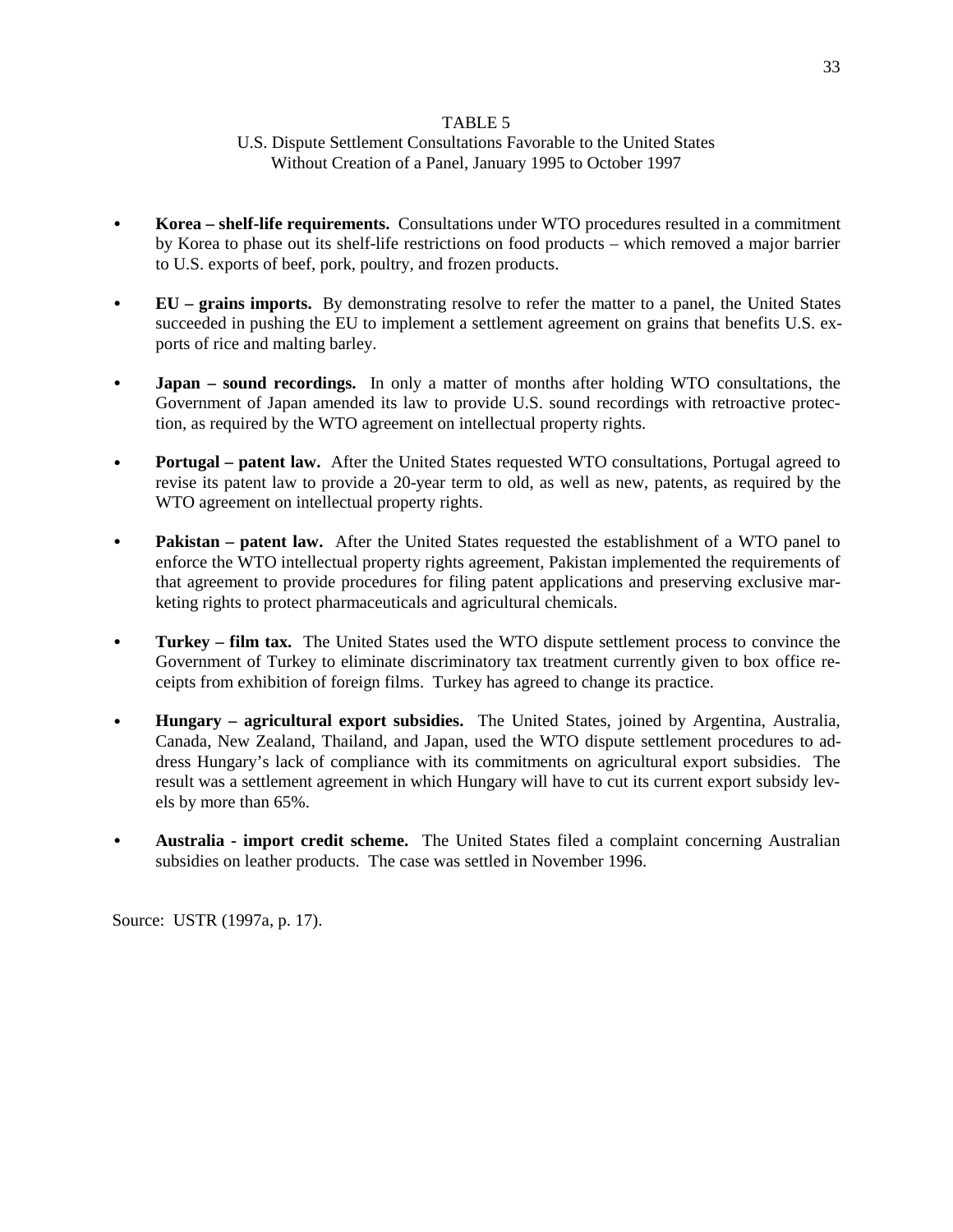#### TABLE 6

WTO Dispute Actions Taken Against the United States, January 1, 1995 to October 20, 1997

### **1. Appellate Reports Adopted**

**Venezuela/Brazil - standards for reformulated and conventional gasoline.** A single panel considered the complaints of both Venezuela and Brazil concerning the regulation of imports of gasoline by the U.S. Environmental Protection Agency. The panel found the regulation inconsistent with the national treatment provision of the WTO, and also that it could not be justified on environmental grounds.

**Costa Rica - restrictions on imports of cotton and man-made fibre underwear.** U.S. restrictions on textile imports were found to be in violation of the Agreement on Textiles and Clothing (ATC).

**India - measure affecting imports of woven wool shirts and blouses.** A transitional safeguard measure imposed by the United States was found to be inconsistent with the ATC.

#### **2. Active Panels**

**European Communities - The Cuban Liberty and Democratic Solidarity (Libertad - Helms-Burton) Act of 1996.** The EC claims that U.S. trade restrictions on goods of Cuban origin as well as the possible refusal of visas and the exclusion of non-U.S. nationals from U.S. territory are inconsistent with the U.S. obligations under the WTO Agreement. The U.S. position is that the Libertad Act is justified on national security grounds. A temporary settlement was reached under which the United States and EU agreed to work together to develop binding disciplines on dealings in confiscated properties in Cuba, but the EU continues to reserve the right to reinstate the panel should a mutually satisfactory agreement not be concluded bilaterally.

**India, Malaysia, Pakistan, and Thailand - Import prohibition of certain shrimp and shrimp products.** This is a joint complaint against the U.S. policies designed to protect and conserve sea turtles that may be inadvertently captured during shrimp harvests using commercial trawl vessels.

**Korea - Anti-dumping duty on semiconductors.** This is a complaint that the United States has continued these duties despite the lack of evidence that Korean dumping has been discontinued.

#### **3. Pending Consultations**

**Philippines - Import prohibition of certain shrimp and shrimp products.** See above.

**European Communities - Anti-dumping measures on imports of solid urea from the former German Democratic Republic.** The EU claims that the U.S. anti-dumping imposed are in violation of the WTO Anti-Dumping Agreement.

**Colombia - Safeguard measure against imports of broom corn brooms.** The U.S. action is alleged to be in violation of the WTO Agreement on Safeguards.

**European Communities - Measures affecting textiles and apparel products.** Changes in U.S. rules of origin for textiles and apparel are alleged to be in violation of the ATC and the GATT/WTO Agreement.

**European Communities - Measure affecting government procurement.** This contests a June 20, 1997 act by the Commonwealth of Massachusetts prohibiting public authorities from procuring goods or services from any persons who do business with Myanmar (Burma) as violating the WTO Government Procurement Agreement.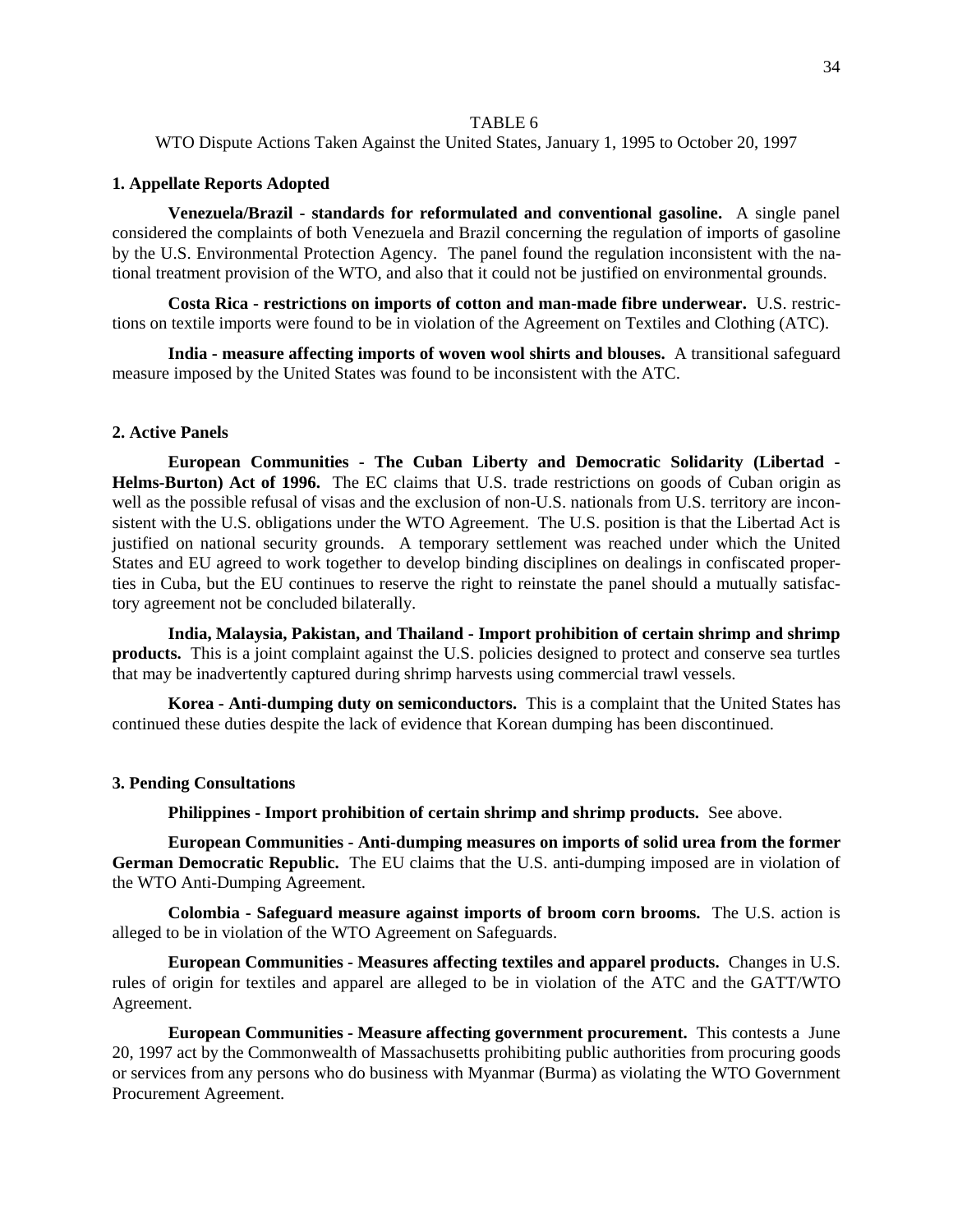**Korea - Anti-dumping duties on imports of color television receivers.** It is contended that the United States has maintained an anti-dumping order for the past twelve years for Samsung color TVs despite the absence of dumping and cessation of exports from Korea.

**Chile - Countervailing duty investigation of imports of salmon.** It is contended that the decision to initiate an investigation was undertaken in the absence of sufficient evidence of injury in violation of the WTO Agreement. In January 1998, the U.S. Commerce Department assessed preliminary antidumping duties of 5 percent rather than the 42 percent asked by the eight U.S. plaintiff firms.

**Korea - Anti-dumping duty of dynamic random access memory semiconductors (DRAMS) of one megabyte or above.** This is a protest against a U.S. Department of Commerce decision not to revoke the anti-dumping duty on DRAMS imported from Korea even though it was concluded that Korean producers have not dumped their products for more than  $3 \frac{1}{2}$  years and despite evidence demonstrating that there will be no future dumping.

**European Communities - Measures affecting imports of poultry products.** It is contended the ban allegedly on grounds of product safety does not indicate the grounds applicable to EC poultry products.

**European Communities - Tax treatment for foreign sales corporations.** It is claimed that the United States is in violation of Articles IV.4 and XVI of GATT 1994 and Articles 3.1(a,b) of the Subsidies Agreement.

**Argentina - Tariff rate quota on imported groundnuts.** This is a complaint about the restrictive interpretation by the United States of the tariff rate quota negotiated in the Uruguay Round.

#### **4. Settled Cases or Inactive Panels**

**Japan - Imposition of import duties on automobiles from Japan.** Japan had alleged that U.S. import charges violated GATT Articles.

**India - Measures affecting imports of women's and girls' wool coats.** A transitional safeguard measure instituted by the United States was in violation of the ATC and was removed.

**European Communities - Tariff increases on products from the European Communities.** It was contended that U.S. tariffs imposed in retaliation for the EC "hormones" directive were in violation of GATT/WTO Articles. The United States subsequently withdrew the tariff increases.

**Mexico - Anti-dumping investigation regarding imports of fresh or chilled tomatoes.** It was contended that this investigation was in violation of the GATT Anti-dumping Agreement. The case was settled by a 5-year suspension agreement on October 28, 1996 providing that no antidumping duties will be assessed so long as tomatoes imported from Mexico are sold in the United States at, or above, an established reference price..

Source: WTO, "Overview of the State-of-play of WTO Disputes," January 16, 1998.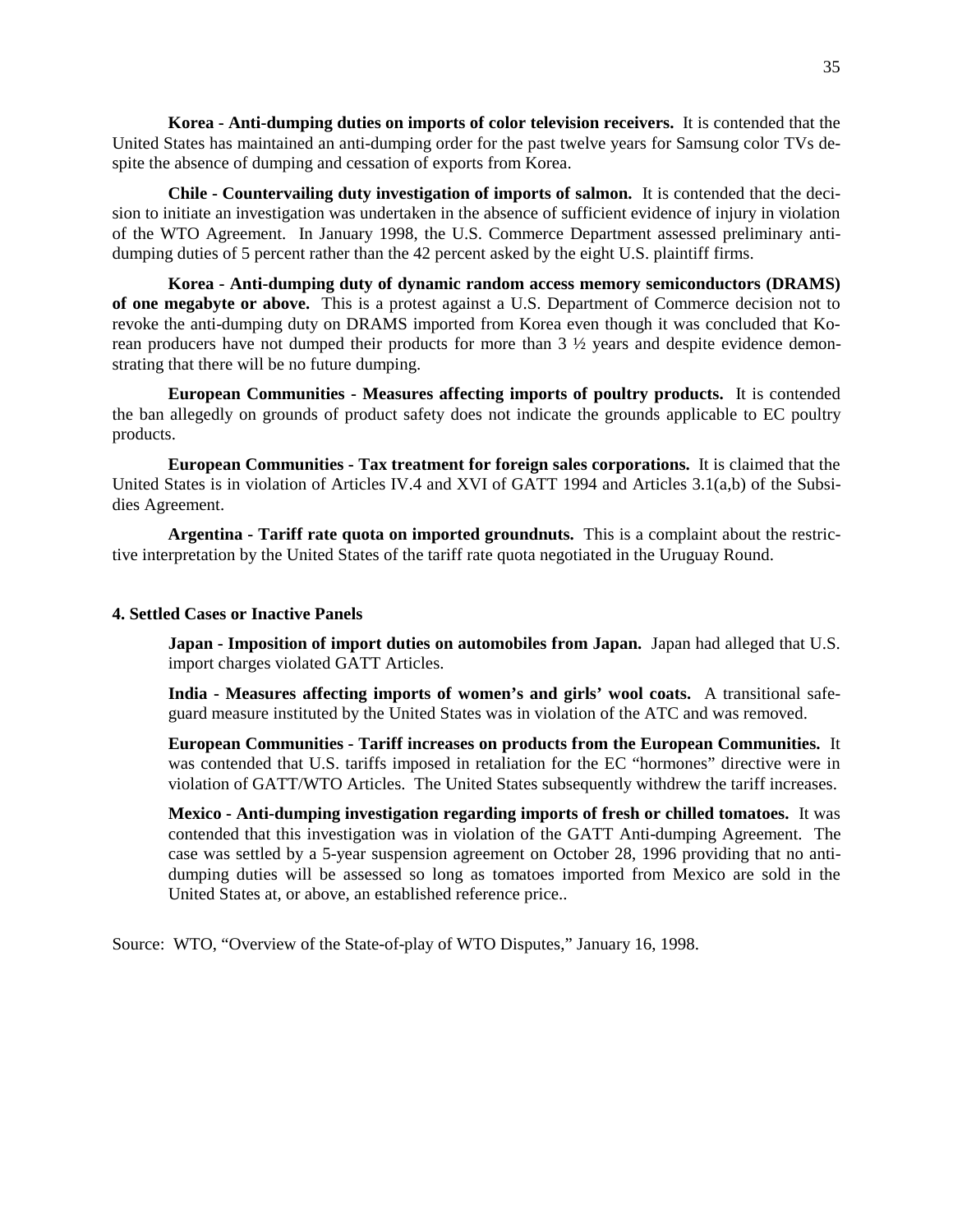| TABLE 7                                                  |
|----------------------------------------------------------|
| TAA Investigations Completed or Terminated in            |
| Fiscal Year 1996 (October 1, 1995 to September 30, 1996) |

|                          | Number of      | Estimated |
|--------------------------|----------------|-----------|
|                          | investigations | number of |
| Item <sup>a</sup>        | or petitions   | workers   |
| Completed certifications | 1,086          | 115,561   |
| Partial certifications   | 3              | 465       |
| Petitions denied         | 423            | 60,102    |
| Petitions terminated or  |                |           |
| withdrawn                | 76             | 3,575     |
| Total                    | 1,588          | 179,703   |

# Utilization of TAA Service Benefits Fiscal Year 1996 (October 1, 1995 to September 30, 1996)

|                    | Estimated number of     |
|--------------------|-------------------------|
| Item               | participants in FY 1996 |
| Training           | 32,000                  |
| Job search         | 650                     |
| Relocation         |                         |
| allowances         | 760                     |
| Total <sup>b</sup> | 33,410                  |

<sup>a</sup> Includes investigations in process for fiscal 1995.<br><sup>b</sup>Total expenditures were \$97.8 million. Source: USITC (1997, p. 130).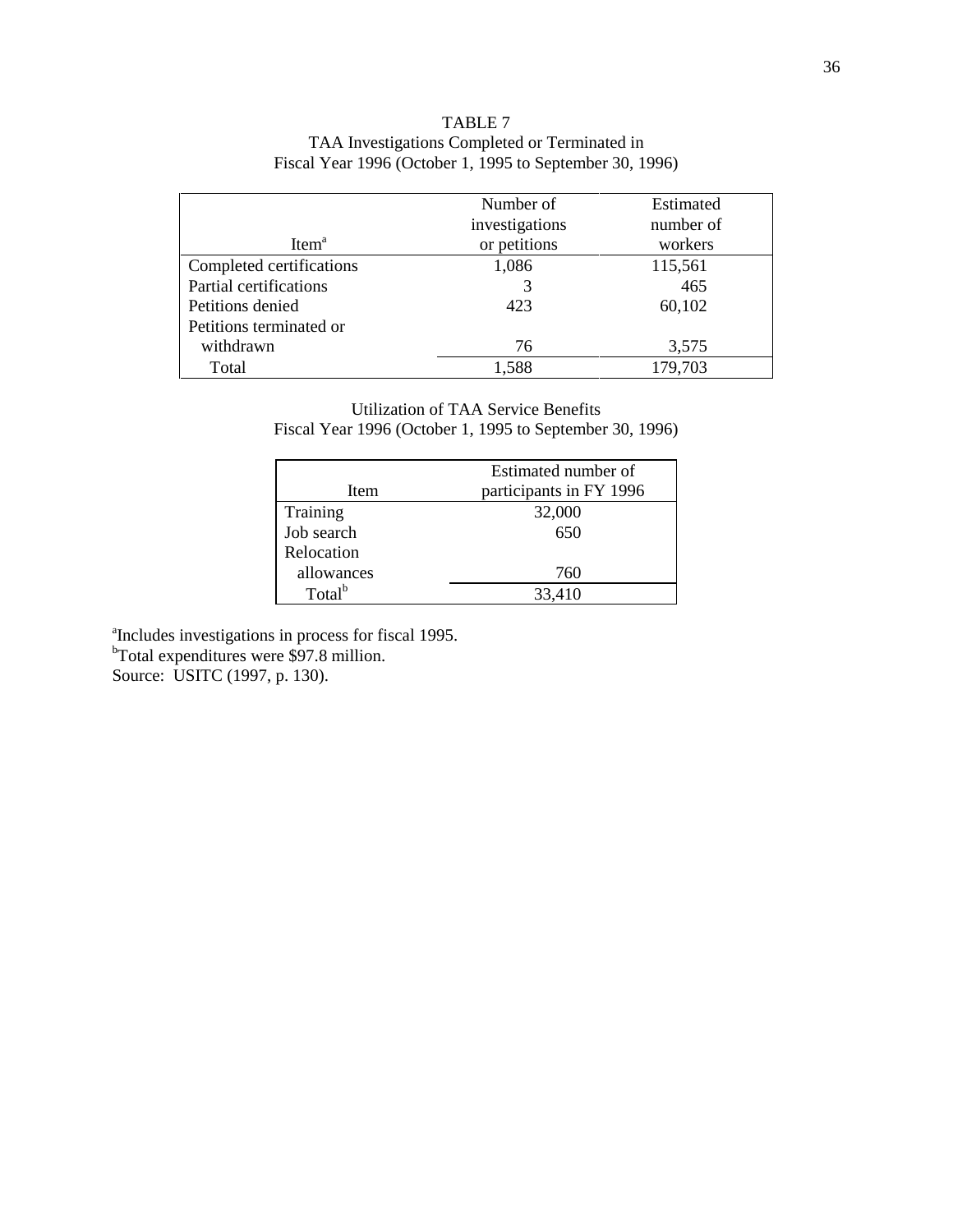| TABLE 8                                                  |  |
|----------------------------------------------------------|--|
| NAFTA-Related Assistance to Workers                      |  |
| Fiscal Year 1996 (October 1, 1995 to September 30, 1996) |  |

|                         | Number of      |
|-------------------------|----------------|
|                         | investigations |
| Item                    | or petitions   |
| Petitions filed         | 714            |
| Worker groups certified | 399            |
| Petitions denied        | 251            |
| Petitions terminated    | 19             |

|             | Estimated    |             |
|-------------|--------------|-------------|
|             | number of    | Cost        |
| Item        | participants | (dollars)   |
| Training    | 2,300        | \$5,957,129 |
| Job search  | 76           | 3,444       |
| Relocations | 76           | 72,939      |
| Total       | 2,388        | \$6,033,522 |

Source: USITC (1997, pp. 130-31).

# TABLE 9

U.S. Antidumping Petitions Filed and Determinations, 1994-96

| Antidumping duty investigations             | 1994                        | 1995                        | 1996              |
|---------------------------------------------|-----------------------------|-----------------------------|-------------------|
| Petitions filed                             | 43                          | 14                          | 20                |
| Preliminary Commission determinations:      |                             |                             |                   |
| Negative                                    | 3                           | 1                           |                   |
| Affirmative (includes partial affirmatives  | 46                          | 13                          | 17                |
| Final Commerce determinations:              |                             |                             |                   |
| Negative                                    | $\mathcal{D}_{\mathcal{L}}$ | $\mathcal{D}_{\mathcal{L}}$ |                   |
| Affirmative                                 | 33                          | 40                          | $12 \overline{)}$ |
| Terminated                                  | $\mathbf{0}$                | $\Omega$                    |                   |
| Suspended                                   | $\mathcal{D}_{\mathcal{L}}$ |                             |                   |
| Final Commission determinations:            |                             |                             |                   |
| Negative                                    | 10                          | 16                          |                   |
| Affirmative (includes partial affirmatives) | 17                          | 24                          |                   |
| Terminated                                  | っ                           | 3                           |                   |

Source: USITC (1997, p. 140).